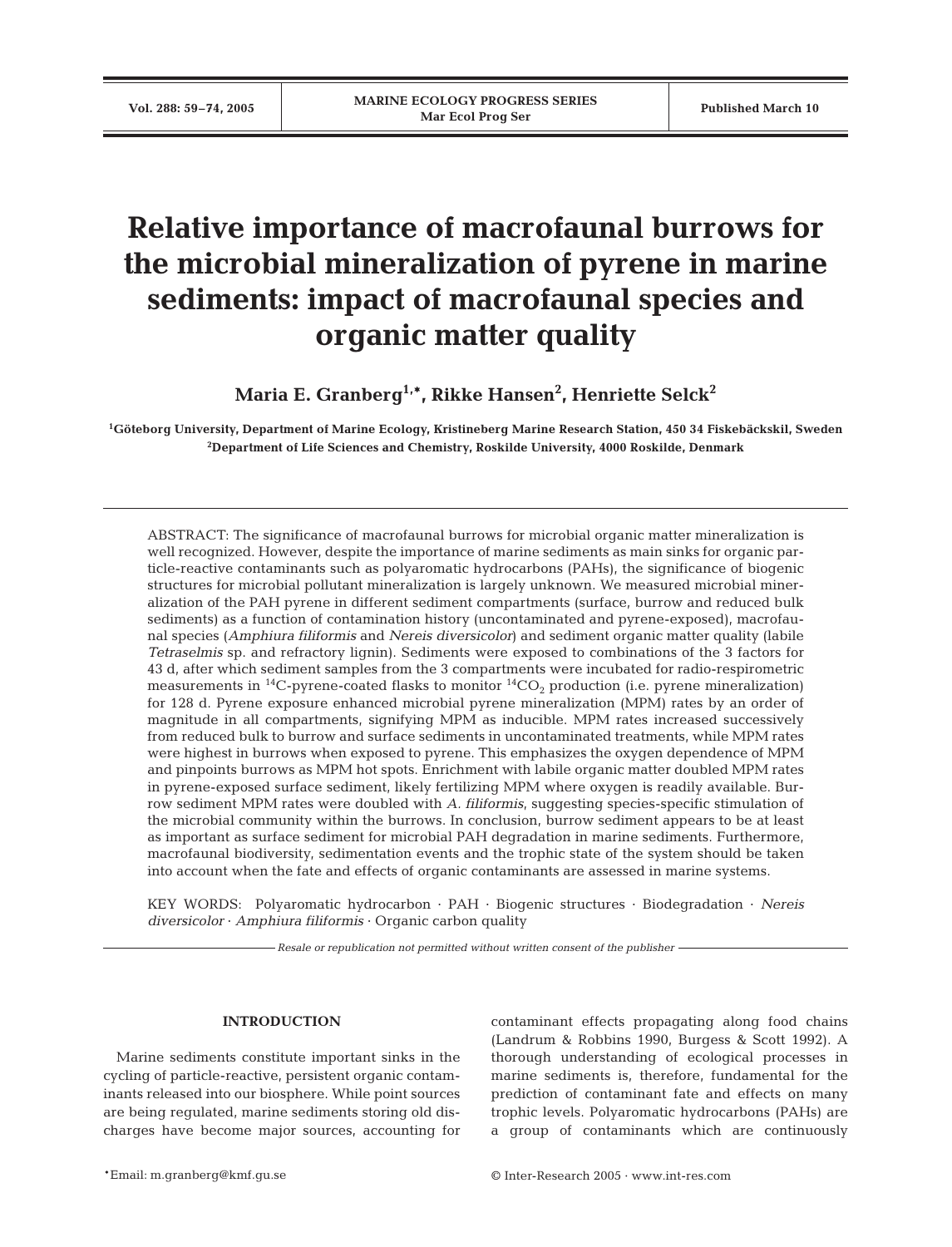released into our environment. Pyrene is a 4-ringed high molecular weight PAH of pyrogenic origin and, together with fluoranthene, benzo(*b*)fluoranthene and benzo(*e*)pyrene, it is the most abundant of the PAHs found in estuarine and marine sediments (HELCOM 1996, OSPAR-Commission 2000). In contrast to many other organic contaminants, PAHs are more readily degraded by most organisms but to a greatly varying and fairly unexplored extent (Cerniglia & Heitkamp 1989, McElroy et al. 1989). Unfortunately, PAH metabolites may display higher toxicity than parent compounds, and due to their chronic release, acute toxicity, mutagenicity and carcinogenicity, PAHs are a contaminant group evoking high environmental concern (Jerina & Daly 1974, OSPAR-Commission 2000).

Microbial degradation is considered the primary process leading to general PAH decontamination in both sediment and soil (Cerniglia & Heitkamp 1989, Neff 2002). Degradation of PAHs has generally been proven more efficient under oxic conditions as the microbes involved are dependent on molecular oxygen for the initial enzymatic attack of the aromatic rings (Atlas 1981, Cerniglia 1992). Consequently, the highest sedimentary microbial PAH degradation rates have been detected in oxic surface layers (Gardner et al. 1979, Cerniglia & Heitkamp 1989, Kure & Forbes 1997). Repeated PAH exposure has also been proven to enhance microbial PAH degradation rates as well as the number of hydrocarbon-utilizing micro-organisms both in laboratory and field studies (Atlas 1981 and references therein, Bauer & Capone 1985, Cerniglia & Heitkamp 1989).

Sediment-dwelling macrofauna transform sediment into a structural and functional 3-dimensional medium. By constructing burrows and tubes, they extend the sediment water interface, thereby increasing the likely contact between sediment and oxygenated water. Around active biogenic structures (i.e. burrows and tubes), the sediment displays a significantly different biogeochemistry compared to the surrounding bulk sediment (Aller & Yingst 1978, Forster 1996). Rapidly changing fluid dynamics and oxygen conditions, caused by intermittent speciesspecific macrofaunal irrigation, create burrow linings with steep chemical gradients and short diffusive distances, strongly favoring a great diversity of microbes (Aller 1994, Hulthe et al. 1998). Inhabited macrofaunal tubes and burrows may, thus, enhance the microbial degradation capacity of the deeper sediments by displaying surface-like interface properties (Aller 1988, Fenchel 1996, Kristensen 2000). The general stimulating effect of bioturbation on the oxygenation of deeper anoxic or reduced sediment, microbial activity and mineralization of organic matter is well documented (Aller & Yingst 1985, Kristensen & Blackburn 1987, Andersen & Kristensen 1991). However, bioturbation also affects the general whole sediment distribution, release and microbial degradation of sediment-associated organic contaminants (Lee II & Swartz 1980, Holmer et al. 1997, Kure & Forbes 1997, Gunnarsson et al. 1999a,b). The intensity of the macrofaunal impact on biogeochemical processes has, however, been shown to be highly species-specific and particularly attributed to differences in macrofaunal behavior (Aller & Yingst 1985, Andersen & Kristensen 1991). Since most studies apply whole sediment or 2-compartment models when studying contaminant fate, the relative importance of macrofaunal burrows, compared to surface and bulk sediments, for the microbial degradation of PAHs and other contaminants in marine sediment is yet highly unexplored with, to our knowledge, only 2 published studies (Chung & King 1999, 2001).

Estimating contaminant fate in marine sediments is further complicated when organic matter input and sedimentation events are considered. The supply of organic matter to the sediment fuels the benthos, and changes seasonally both in terms of quantity and quality (Smetacek 1980, Gremare et al. 1997). Consequently, properties of sedimenting organic matter directly affect overall microbial metabolic activity, but may also indirectly affect microbes through changes in macrofaunal activity (Graf et al. 1983, Christensen & Kanneworff 1985, 1986, Graf 1992), with anticipated consequences for the degradation of organic contaminants. Changes in sediment organic matter (SOM) quality may also influence microbial PAH degradation by affecting sedimentary oxygen conditions, and through altered bioavailability of sediment-associated contaminants (Xing 1997, Lueking et al. 2000).

In the present study, we experimentally investigated the relative capacity for microbial pyrene mineralization (MPM) in different compartments of the sediment, i.e. surface, burrow and reduced/anoxic bulk sediments. The aim was further to explore effects of macrofaunal species, SOM quality and pyrene-exposure history on the MPM rates. Macrofauna were represented by the semi-stationary suspension- and surfacedeposit feeding brittle star *Amphiura filiformis* (Echinodermata:Ophiuroidea), and the mobile omnivorous and predacious common ragworm *Nereis diversicolor* (Annelida:Polychaeta). SOM quality was manipulated by enriching sediment with low quality (refractory) terrestrial lignin or high quality (labile) microalgae (*Tetraselmis* sp.). The choice of substrates was based on a definition of reactive, labile high quality organic matter which, in line with Tenore (1977) and Gunnarsson et al. (1999a), refers to a substrate high in nitrogen and available amino acids and low in condensed structural hydrocarbons.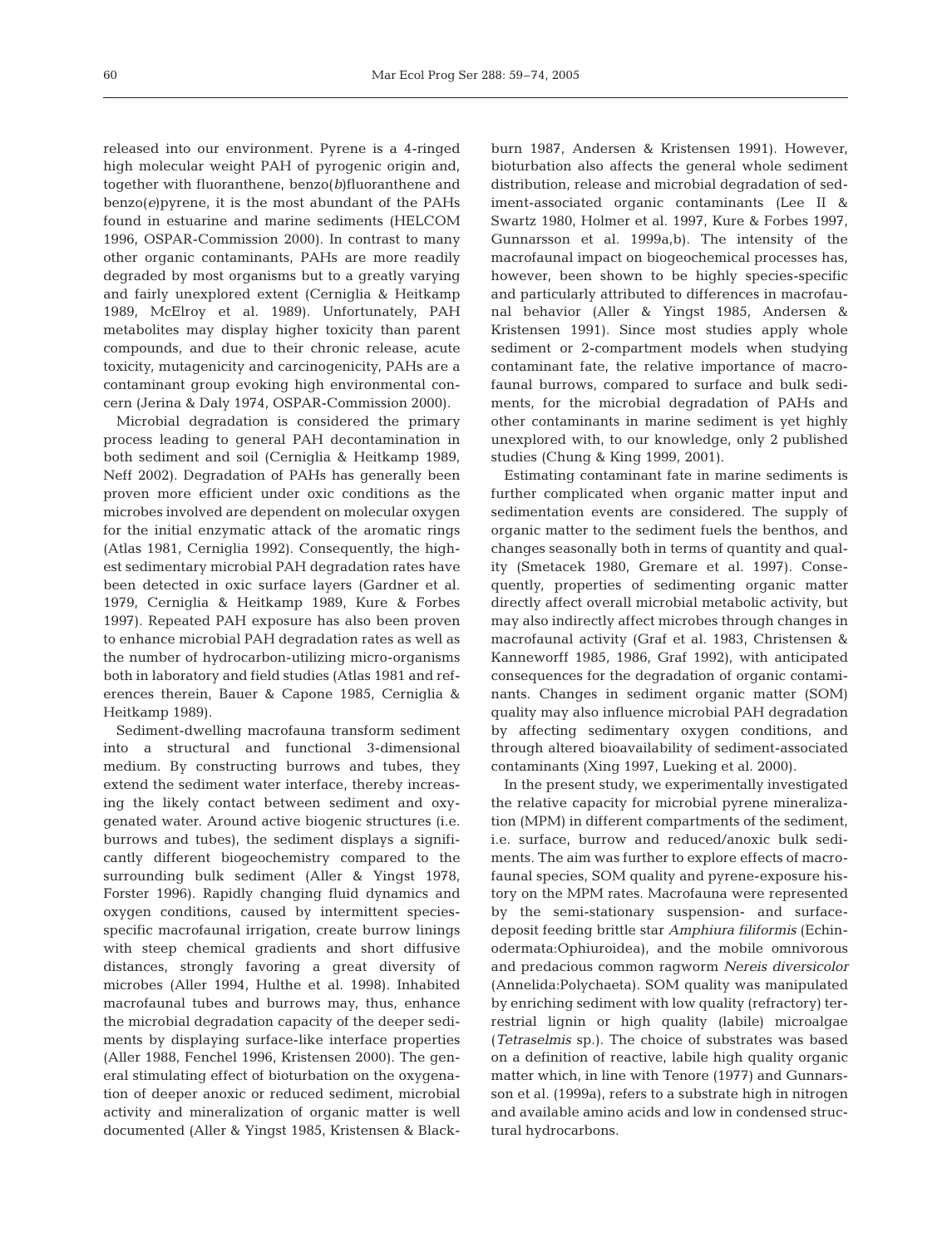## **MATERIALS AND METHODS**

The study was conducted in 2 steps including an initial exposure phase followed by an incubation phase (Fig. 1). During the exposure phase, sediments were presented with specific treatments. The treatments were constructed as combinations of enrichments with either lignin or *Tetraselmis* sp. together with addition of *Amphiura filiformis*, *Nereis diversicolor* or no fauna. Double treatment sets were prepared in order to keep 1 set uncontaminated, while pyrene was added to the sediment in the other set. The resulting exposure treatment combinations are displayed in Table 1. At termination of the 43 d exposure phase, samples were collected from surface, burrow and bulk sediments. Sediment samples were transferred to individual radio-respirometric incubation flasks coated on the inside with radioactively-labelled pyrene  $(^{14}C$ -pyrene). During a 128 d incubation period, radioactive carbon dioxide  $(^{14}CO<sub>2</sub>)$  produced during microbial mineralization of 14C-pyrene was continuously collected in NaOH-filled  $CO<sub>2</sub>$  traps (Reid et al. 2001), with subsequent quantification using liquid scintillation counting. The system enabled us to compare the impact of the different exposure treatments on microbial pyrenemineralization potential in the different sediment compartments.

**Collection of sediment and organisms.** Sediment and brittle stars *Amphiura filiformis* were collected in March 2000 from 40 m depth north-west of the Gullmarsfjord (58° 20' 30'', 11° 21' 60'') on the Swedish west coast using a  $0.062$  m<sup>2</sup> box corer (Jonasson & Olausson 1966). On deck, the upper oxidized sediment layer containing most of the macrofauna was removed from the lower reduced bulk sediment, separat-

ing the sediment from each core into 2 pools. In the lab, the bulk sediment was stored without sieving under reducing conditions (covered with a thin layer of  $N_2$ -saturated water and a thick plastic film) in the dark at 5°C until use. Brittle stars *A. filiformis* were carefully collected from the oxidized sediment and were kept on a 1 cm layer of sieved (1 mm mesh size) surface sediment in tanks with continuous water flow (32 psu, 5°C) until use. Polychaetes *Nereis diversicolor* were collected in April 2000 on a muddy sand flat on the shore of the Gullmarsfjord by digging. The worms were kept in flow-through aquaria (32 psu, 5°C) with a 5 cm layer of sieved surface sediment (1 mm mesh size) until use. Additional oxidized surface sediment was collected in April 2000 from the same location as previously (northwest of the Gullmarsfjord); it was sieved (1 mm mesh size) and stored with continuous flow (32 psu, 5°C) until use. One month prior to the experiment, thirty 1 l wide-mouth glass jars were filled with ~600 g wet wt (WW) homogenized reduced bulk sediment. The jars were covered with parafilm, lidded and placed in the same water bath (5°C) in a dark constant temperature room (5°C), allowing for microbial community adaptation to prevailing oxygen conditions.

**Sediment preparation.** The 2 carbon sources used for enrichment of the surface sediment layer were terrestrial lignin (Curan 100, Holmen paper AB) and a microalgae concentrate consisting of intact non-living cells of the chlorophyte *Tetraselmis* sp. (Reed Mariculture). Lignin is considered a low-quality, refractory carbon source, microbially low reactive, unpalatable to marine detrivorous macrofauna (e.g. Tenore et al. 1982, Gunnarsson et al. 1999a). *Tetraselmis* sp. has a high lipid and amino acid content (http://www.instantalgae.com/microalgae/tetraselmis.htm), and compared to lignin, it is much higher in total nitrogen (TN), and enriches the sediment content of total amino acids (TAA) and enzymatically hydrolyzable amino acids (EHAA) to a greater extent (Table 2). Consequently, *Tetraselmis* sp. is considered a labile, high-quality carbon source, microbially reactive and highly palatable to marine macrofauna. Equal amounts of total organic carbon (TOC) of the 2 carbon sources were added to the sediment. The TOC content of the sediment was increased from  $\sim$ 2% dry wt (DW) sediment (Table 2) to 3% DW sediment by addition of 18 g WW of *Tetraselmis* sp. and 5.9 g DW of lignin per kg WW of sieved (1 mm mesh size) and homogenized oxidized surface sediment. This resulted in a TN content 24 times higher in the sediment enriched with *Tetraselmis*



Fig. 1. Schematic diagram of the experimental design including exposure and incubation phases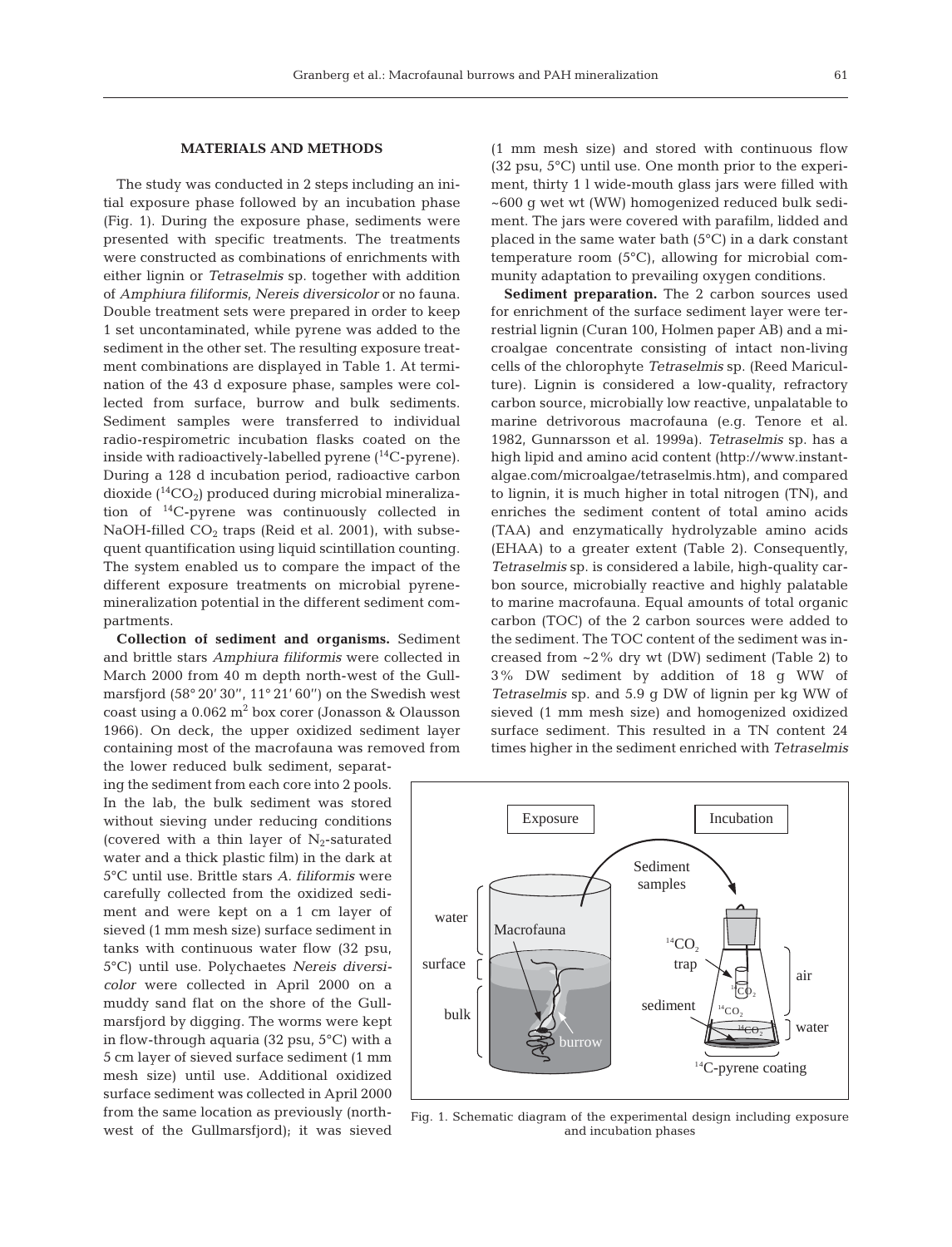|                     | Uncontaminated         | Pyrene-exposed         |        |  |
|---------------------|------------------------|------------------------|--------|--|
|                     | Tetraselmis sp. Liqnin | <i>Tetraselmis</i> sp. | Lignin |  |
| No fauna            |                        |                        |        |  |
| Amphiura filiformis | Х                      |                        |        |  |
| Nereis diversicolor |                        |                        |        |  |

Table 1. Exposure phase treatments. X: indicates an existing combination;  $-$ : indicates absence of the combination,  $n = 3$ 

sp. (156 mg kg  $WW^{-1}$  sediment) compared to the lignin-enriched sediment (6.5 mg kg  $WW^{-1}$  sediment). A small amount of seawater was added to the sediment in order to make it less cohesive for a more homogenous mixing of the organic matter; this was accounted for in the calculations. After enrichment, the sediments were agitated for 24 h on a shaking table at 5°C in darkness. Contents of total carbon (TC) and TN in sediment and organic substrates were measured on freeze-dried samples with a Carlo Erba elemental analyzer (NA 1500 NC, Fisons Instruments). TOC was determined accordingly after treating samples with HCl to remove carbonates (Hedges & Stern 1984). TAA and EHAA were also analyzed on freeze-dried sediment samples according to the method of Mayer et al. (1995). The sedimentary EHAA contents representing the amount of amino acids available to deposit-feeders, were analyzed by incubating 100 mg of dry sediment with proteolytic enzymes (Proteinase K, Sigma P-8044) in a shaking incubator in the dark at 37°C for 6 h, followed by precipitation of non-digested proteins with trichloro-acetic acid. The supernatant, containing digested peptides and amino acids, was then hydrolyzed in HCl (6 N) under  $N_2$  for 24 h at 110°C. The samples were neutralized in a pH 8 boric acid buffer, stained with 0-phthaldialdehyde (OPA) (Sigma P-8044) and fluorescence was measured with a Hitachi F-4500 fluoresence spectrophotometer. Sedimentary TAA contents were analyzed by 24 h acid hydrolysis (6 N HCl) of 50 mg of dry sediment followed by neutralization, staining with OPA and fluorescence measurement. All samples were extracted in triplicates, and fluorescence

was counted using duplicate cuvettes (excitation: 340 nm; emission: 455 nm). EHAA samples were subtracted for protease blanks. Amino acid concentrations were determined by calibrating the fluorescence to a diluted solution of amino acid standard (Sigma AA-S-18) at 0.5, 1.0, 2.5 and 5.0 nmol  $ml^{-1}$ .

Contaminated and uncontaminated

surface exposure sediments were prepared for both carbon sources in acetone-rinsed glass jars (3 l), by adding a known volume of pyrene (contaminated) (3.1 mg chrystalline pyrene ml<sup>-1</sup> acetone, purity >98%, Sigma-Aldrich) or a corresponding volume of acetone (uncontaminated) to respective jars. The jars were agitated in darkness allowing for the solvent to evaporate (~4 h). A known amount of the organically-enriched wet sediment was added to the prepared glass jars, producing a pyrene/acetone and acetone-only spiked set for each carbon source. The jars were left for another 24 h on the shaking table in darkness allowing for the contaminant to bind and mix with the sediment reaching a final nominal concentration of 30 µg pyrene  $q$  DW<sup>-1</sup> sediment.

**Exposure phase.** One hundred g WW of the prepared surface sediment was added to each of the 30 jars (1 l, diameter: 10 cm, height: 15 cm) on top of the bulk sediment. Each jar finally contained reduced bulk sediment  $(-6 \text{ cm deep})$  covered by a layer  $(-2 \text{ cm})$  of organically-enriched (with lignin or *Tetraselmis* sp.) and pyrene-contaminated (18 jars) or uncontaminated (12 jars) oxidized surface sediment with a surface area of 0.008 m<sup>2</sup>. The jars were sealed with lids perforated for in- and out-flowing water and were then carefully filled with seawater  $(32 \text{ psu}, 5^{\circ} \text{C})$  preventing resuspension. The jars were placed in random order in a large water bath (5°C) in a dark climate room (5°C), individually connected to a continuous flow of fresh seawater (32 psu,  $5^{\circ}$ C) of 40 ml min<sup>-1</sup>, giving a water residence time of 13 min. After connection to the flow, the jars were left to stabilize for 24 h before the addition of ani-

Table 2. Initial specifications of sediment and organic carbon sources. TN: total nitrogen; TC: total carbon; TOC: total organic carbon. TAA (total amino acids) and EHAA (enzymatically hydrolyzable amino acids) both measured on initial sediment enriched with respective organic carbon source. DW: dry wt of organic carbon source or sediment; –: not analyzed. Means of 3 replicates  $(\pm SD)$  are shown

| Source                 | TN<br>$(\%$ DW)   | TC.<br>(% DW)          | <b>TOC</b><br>$(\%$ DW) | <b>TAA</b><br>(µmol q $DW_{\text{sed}}^{-1}$ ) | EHAA<br>(µmol g $DW_{\text{sed}}^{-1}$ ) |
|------------------------|-------------------|------------------------|-------------------------|------------------------------------------------|------------------------------------------|
| Sediment               | $0.33 \pm 0.03$   | $4.25 \pm 0.15$        | $2.15 \pm 0.41$         | $\overline{\phantom{a}}$                       | $\overline{\phantom{a}}$                 |
| Lignin                 | $0.11 \pm 0.004$  | $61.1 \pm 0.9$         | $52.5 \pm 2.9^{\rm a}$  | $699 \pm 51$                                   | $101 \pm 6$                              |
| <i>Tetraselmis</i> sp. | $1.88 \pm 0.13^a$ | $37.7 \pm 0.7^{\rm a}$ | $37.5 \pm 1.0^a$        | $799 \pm 40$                                   | $160 \pm 2$                              |
| $a_n = 2$              |                   |                        |                         |                                                |                                          |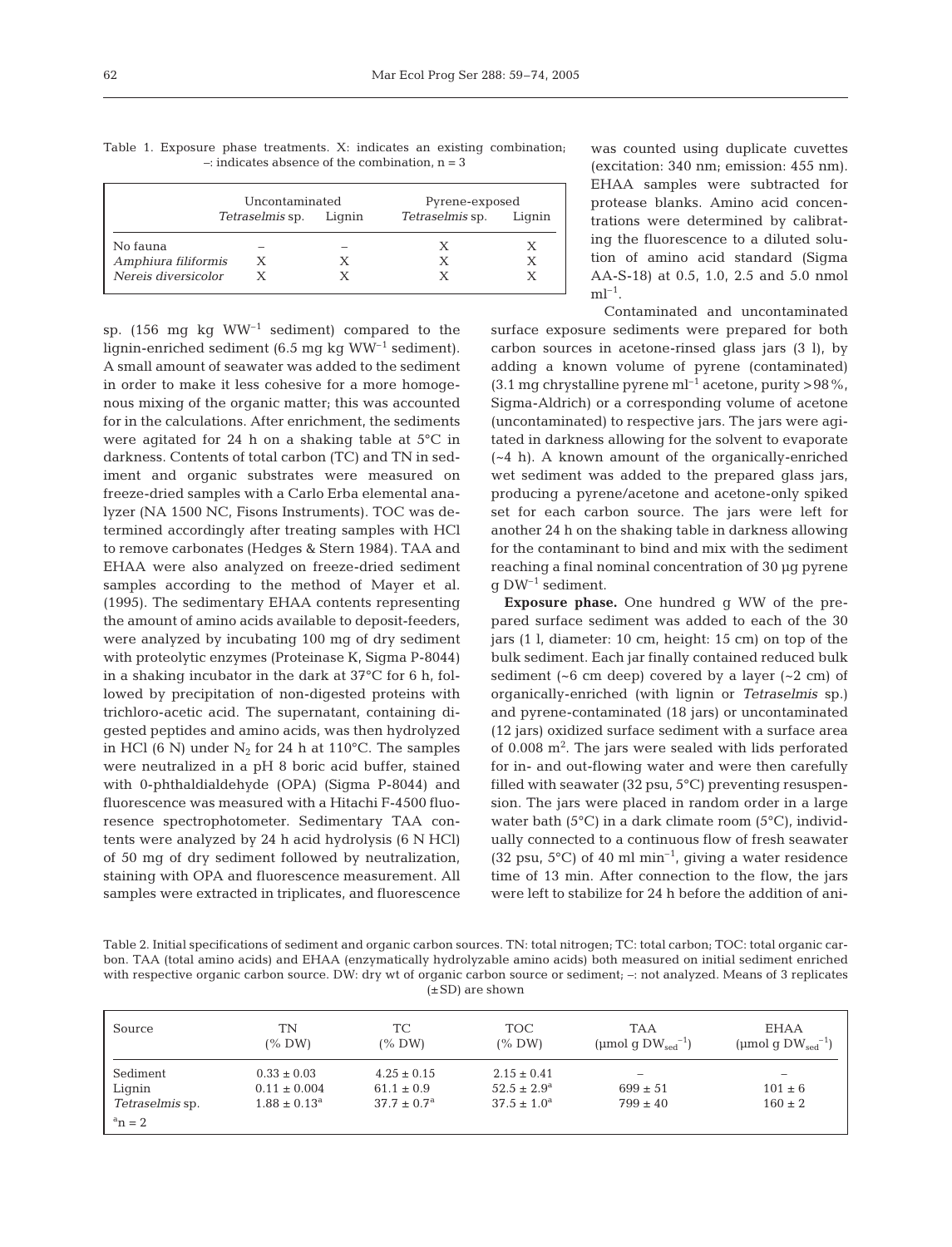mals and initiation of the experiment. Brittle stars and ragworms were carefully sieved out from storage tank sediments. Seven *Nereis diversicolor* (~7 cm in length) with a total biomass of ~3 g WW were added to each of 12 jars and 4 *Amphiura filiformis* (1 cm disk diameter) with a total biomass of ~1 g WW were added to each of another 12 jars. The total exposure period lasted for 43 d with continuous water flow at 5°C in darkness.

**Incubation phase**  $(^{14}CO_{2}$  **production).** At the termination of the exposure phase, the jars were dismantled from the flow system, the water was carefully removed, and sediment samples were collected from the different compartments and transferred to separate polyethylene zip-lock bags. Surface and bulk sediment samples were collected with a stainless steel spoon rinsed between sampling in 96% EtOH. *Amphiura filiformis* burrows were sampled by extracting sediment with sterile disposable syringes and thick long needles (diameter: 2.1 mm, length: 80 mm). Only burrows visible through the glass walls were sampled and only sediment from the arm burrow linings, with a lighter color than the bulk sediment was collected. When collecting samples from *Nereis diversicolor* burrows, the entire sediment was forced out of the jar and carefully 'opened' in halves exposing the burrows. A stainless steel spoon with a very small bowl was used to scrape off the burrow linings. The spoon was rinsed in 96% EtOH between sampling. The sediment samples were carefully packed and shipped overnight in a refrigerated box (~6°C) to Roskilde University, Roskilde, Denmark. There, the samples were transferred to sterile 200 ml Erlenmeyer flasks coated on the inside with 0.15 µCi (4, 5, 9, 10-<sup>14</sup>C) pyrene (58.7 mCi mmol<sup>-1</sup>, purity >98%, Sigma-Aldrich). Coating was accomplished by adding 100  $\mu$ l<sup>14</sup>C-pyrene dissolved in acetone  $(1.5 \,\mu\mathrm{Ci} \,\mathrm{m} \mathrm{l}^{-1})$  to each flask, then allowing the acetone to evaporate. The sediment was covered with a thin layer of water (50 ml, 32 psu) and the flasks, containing a large headspace of air, were sealed with silicone stoppers. Replicated 14C-pyrene-coated flasks filled with seawater only served as controls for the incubation-flask system (SW only controls). Traps for  $CO<sub>2</sub>$ , consisting of 6 ml plastic scintillation vials, were fitted in the center of the flasks attached with steel wires to the silicone stoppers (Fig. 1). The vials were filled with 5 ml 0.5 M NaOH trapping the  ${}^{14}CO_2$  produced by microbes mineralizing the  ${}^{14}C$ -pyrene in the sediment. Incubations were run under oxic conditions at 10°C in darkness for a period of 128 d, during which the  $CO<sub>2</sub>$  traps were sampled on 12 occasions and flasks were simultaneously aerated. On each sampling occasion, 3 ml of NaOH was collected and transferred to scintillation vials, 15 ml scintillation liquid (Ecoscint A, National Diagnostics) was added and samples were left overnight, after which radioactivity was quantified

by liquid scintillation counting (LSC) on a Wallac 1409 liquid scintillation system, with corrections made for quenching by the external-standards ratio method after background subtraction. After sample collection, trap vials were emptied and refilled with fresh NaOH (5 ml, 0.5 M). At the termination of the incubations, samples were collected from the sediment and overlying water, and plastic traps and glass walls were extracted in order to measure the remaining amount of radioactivity and make a budget for the dynamics of  $^{14}$ C-pyrene for the incubation systems.

**Flask budget samples.** Water samples from the incubation flasks were assayed for radioactivity in forms of  ${}^{14}CO_{2}$ , dissolved organic carbon (DO<sup>14</sup>C) and particulate organic carbon ( $PO^{14}C$ ). Three ml of the overlying water was collected with a syringe and needle, and dispensed into a glass scintillation vial through a glass fiber filter (GF75, pore size <0.7 µm, Advantec, Frisenette ApS). The GF filter collecting aqueous  $PO<sup>14</sup>C$  was dissolved with 1 ml Soluene 350 (Packard) in a glass scintillation vial, 15 ml of scintillation cocktail (Ultima Gold XR, Packard) was added and radioactivity was quantified by LSC. The vials containing the filtered water were sealed with silicone stoppers, each fitted with a 0.5 M NaOH soaked GF filter hooked onto a steel wire connected to the stopper. Three drops of HCl (fuming) were added to each water sample with a syringe by pushing the needle through the silicone stopper and gently dispensing the acid. To allow for complete release from water and uptake of  ${}^{14}CO_2$  on filters, vials were placed on gentle agitation overnight at 10°C in darkness. Following incubation, filters were transferred to new scintillation vials, dissolved as above and prepared for quantification of  ${}^{14}CO_{2}$ derived radioactivity. Ultima Gold XR (15 ml) was added to the remaining water samples to quantify  $DO<sup>14</sup>C$ -derived radioactivity. The sediment was removed from the flasks, weighed and oven-dried in semi-enclosed aluminium cups at 105°C for 24 h, left to cool and then reweighed. Samples of 0.1 g were collected from the dried sediment and transferred to scintillation vials. One ml of Soluene 350 was added, to each vial and the mixture was ultrasonicated for 10 min. Ten ml of Ultima gold XR was added, and samples were left overnight then analyzed by LSC. To extract <sup>14</sup>C-pyrene from the glass walls, the flasks were rinsed 3 times with 5 ml acetone. The acetone was transferred to glass scintillation vials then left to evaporate before addition of 10 ml Ultima gold XR followed by LSC. The plastic trap vials were placed in large scintillation vials, 18 ml Ultima Gold XR was added and radioactivity was quantified by LSC.

**Trapping efficiency.** A test was conducted in order to investigate the trapping efficiency of  ${}^{14}CO_2$  in the incubation flask systems. Three different quantities of sed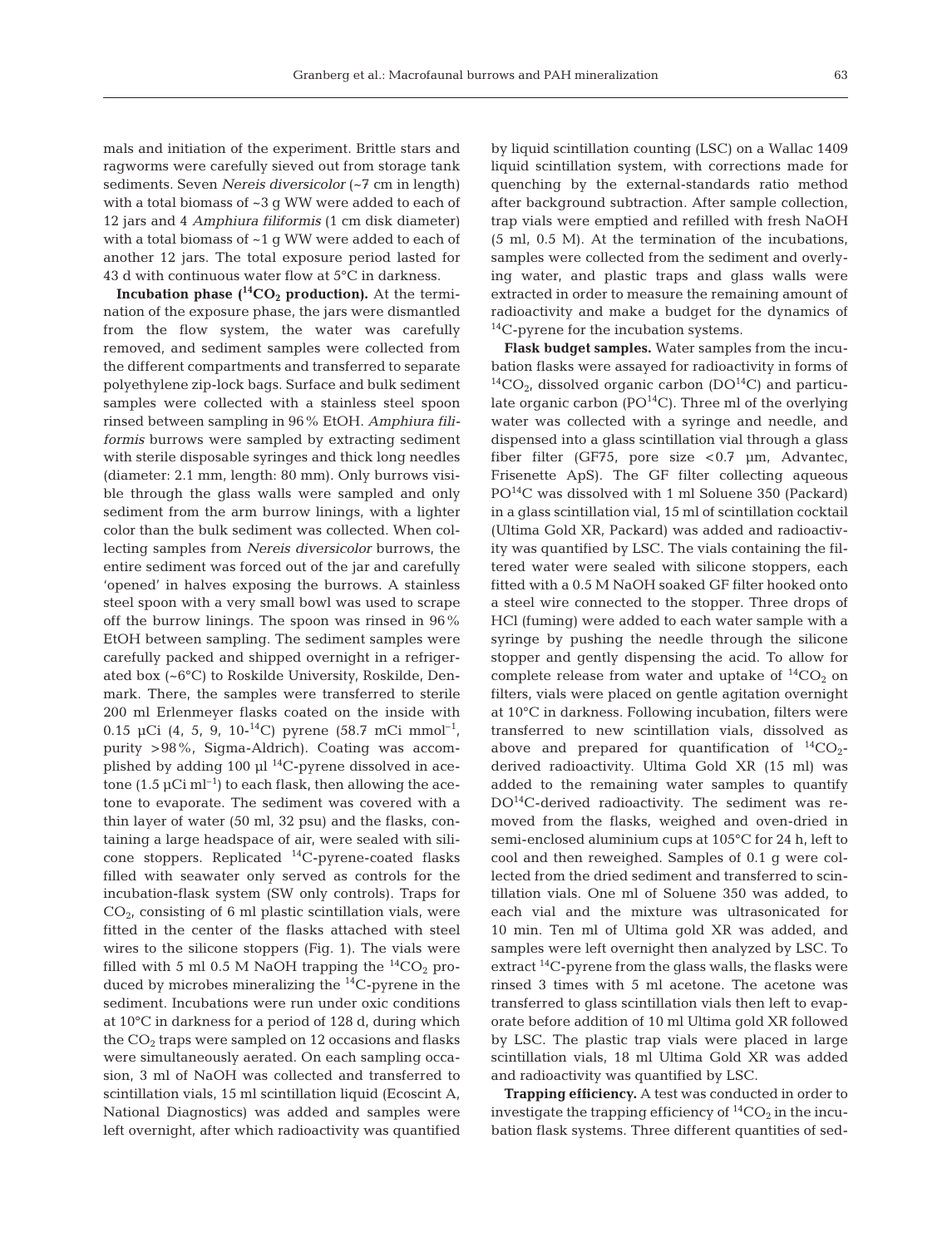iment, corresponding to the sample weight variation in the main experiment,  $(0.5, 2 \text{ and } 4 \text{ q DW sediment}, n =$ 4), were tested in order to control for possible effects of the amount of sediment on  $CO<sub>2</sub>$  retention. Sediment was collected from the Gullmarsfjord as described previously; only the oxidized top sediment layer was sieved (1 mm mesh size), autoclaved in appropriate amounts in individual blue cap flasks and stored in darkness at 6°C until use. The sediment was mixed with 50 ml of 0.3 µm filtered and autoclaved seawater (32 psu, 5°C, pH 8) and decanted into 200 ml Erlenmeyer flasks. A total of 900 µl of radioactive sodium carbonate ( $NAH^{14}CO_3$ ) dissolved in filtered and autoclaved seawater  $(0.38 \mu \text{Ci} \text{ ml}^{-1})$  was added to the sediment slurries, and flasks were sealed and left in darkness at 6°C overnight for the sediment to settle. Four of the flasks containing 2 g DW sediment were sealed with silicone stoppers fitted with  $CO<sub>2</sub>$  traps (as described above) in order to control for possible early breakdown of  $NaH^{14}CO_3$ . The following day, glass vials containing 1 ml of concentrated HCl were carefully placed on the bottom of the remaining flasks. The flasks were resealed with silicone stoppers fitted with  $CO<sub>2</sub>$  traps filled with 5 ml 0.5 M NaOH as above. The HCl-vials were then knocked over and HCl was released into the sediment and water, lowering the pH sufficiently (pH < 2) for all of the Na $H^{14}CO_3$  to be converted into  ${}^{14}CO_2$ . The flasks were left in darkness at 10°C and sampled for  ${}^{14}CO_2$  production after 2, 4, 8 and 16 d, when 3 ml of NaOH was removed from the trapping vials and transferred to scintillation vials. Ten ml of Ultima Gold XR was added and samples were counted on a Beckman LS5000TD liquid scintillation system (Beckman instruments) and corrected for quench by the external-standards ratio method after background subtraction.

**Calculations and statistical analyses.** Radioactivity values (DPM) derived from the amounts of  ${}^{14}CO_2$ trapped during the incubation were corrected for the weight of incubation flask sediment using an empirically derived formula from the extraction efficiency test — f(*x*)  $=-4.95x + 97.4$ ,  $r^2 = 0.866$ ,  $x = q$  DW sediment and  $f(x) =$  ${}^{14}CO_{2}$ -derived DPM — and were then normalized to dry weights of incubation flask sediments. Microbial pyrene-mineralization rates (MPM rates, g  $DW_{\text{sed}}^{-1} d^{-1}$ ) were calculated as  $DPM/(DPM_{initial} \times d \times g DW_{sed})$  from the slopes of regressions calculated from weight-specific relative  ${}^{14}CO_2$  production versus time graphs, using the 3 initial data points. Calculated slope values were logtransformed  $(log_{10})$  before being statistically tested. Levene Median and Kolmogorov-Smirnov tests were used for verification of homogeneity of variances and normality of data sets, respectively. Among compartments (surface, burrow and bulk sediments),  $log_{10}$ -transformed MPM rates were compared using 1-way ANOVAs, although with separate testing of uncontaminated and pyrene-exposed data sets. The factors carbon source (lignin or *Tetraselmis* sp.) and fauna (*Amphiura filiformis*, *Nereis diversicolor* or no fauna) were tested independently within each compartment using orthogonal 2-way ANOVAs, where pyrene-exposed and uncontaminated sets were again treated separately. Ranking among levels within significant factors were resolved by Tukey post hoc tests. Budgets and percentages were calculated on the basis of empirical DPM values obtained during the initial additions of  $^{14}$ C-pyrene.

## **RESULTS**

Pyrene exposure induced the greatest overall treatment effect, resulting in increased microbial pyrenemineralization (MPM) rates in all compartments by approximately an order of magnitude (differences between uncontaminated and contaminated sediments; surface  $10^{0.91}$ , burrow  $10^{1.37}$ , anoxic  $10^{1.30}$ ) (Fig. 2). The highest MPM rates among sediment compartments within each treatment were generally observed in surface sediment, while the lowest rates were found in bulk sediment (Table 3). Generally, MPM rates in burrow sediment were almost equal to surface sediment MPM rates. However, the highest MPM rates detected in the entire experiment were measured in pyrene-exposed, lignin-enriched sediment from burrows made by *Amphiura filiformis* (Table 3). The MPM rate interrelationship among compartments depended on whether or not sediments were exposed to pyrene (Fig. 2). In uncontaminated treatments, MPM rates increased successively from bulk to burrow and surface sediment (ANOVA  $F_{2,33}$  =



Fig. 2. Comparison of microbial pyrene-mineralization rates (MPM rates, g  $DW_{\text{sed}}^{-1}$  d<sup>-1</sup>) in different sediments compartments, i.e. surface, burrows, and bulk sediment either uncontaminated or exposed to pyrene. Faunal treatments are pooled. Error bars indicate + SD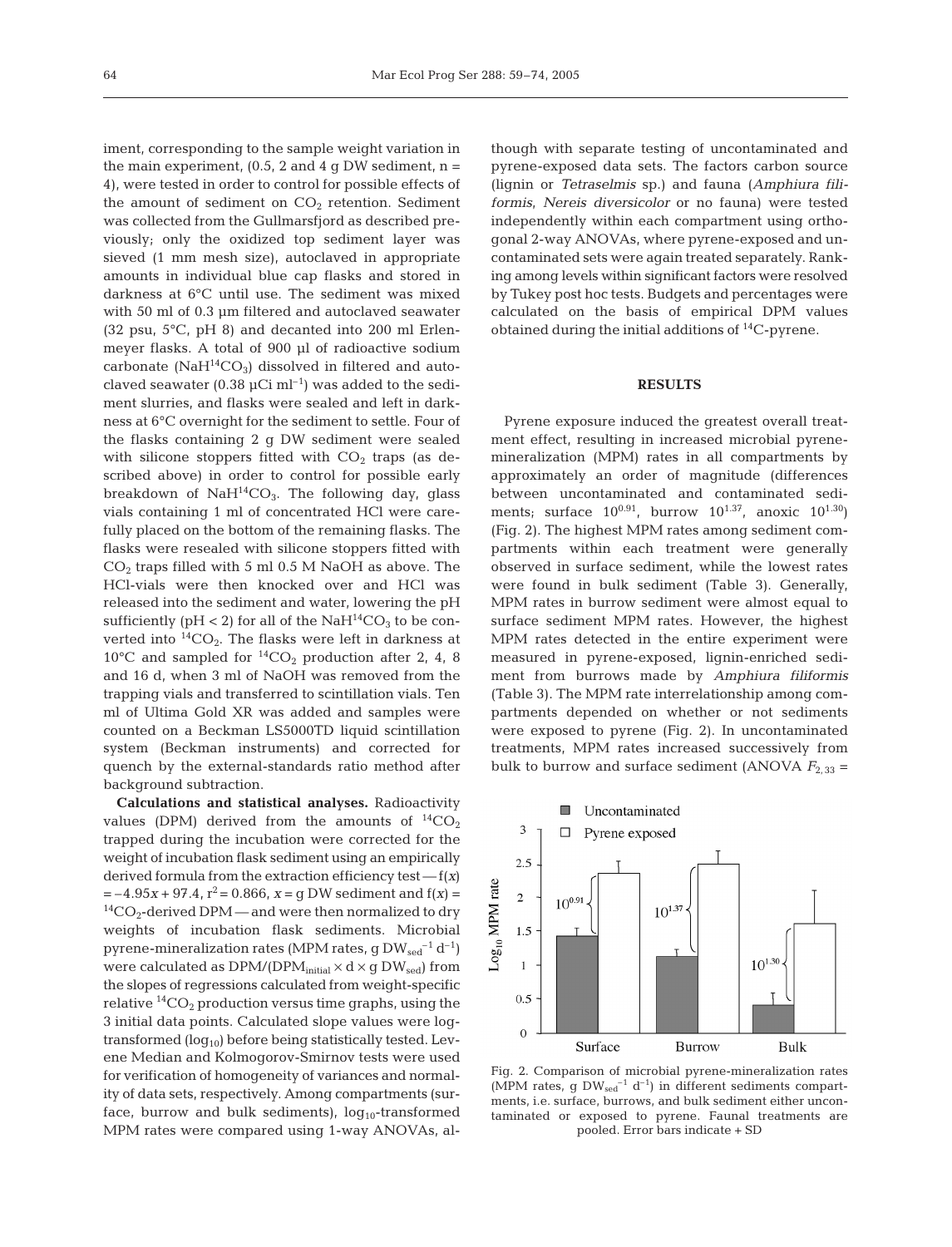| Carbon source         | Fauna               | Microbial <sup>14</sup> CO <sub>2</sub> production rate (10 <sup>-3</sup> g DW <sub>sed</sub> <sup>-1</sup> d <sup>-1</sup> ) |                         |                              |
|-----------------------|---------------------|-------------------------------------------------------------------------------------------------------------------------------|-------------------------|------------------------------|
|                       |                     | <b>Surface</b>                                                                                                                | Burrow                  | Bulk                         |
| <b>Pyrene-exposed</b> |                     |                                                                                                                               |                         |                              |
| Tetraselmis sp.       | No fauna            | $3.65 \pm 1.20$                                                                                                               |                         | $0.23 \pm 0.30^a$            |
| Tetraselmis sp.       | Amphiura filiformis | $3.37 \pm 0.23$                                                                                                               | $3.27 \pm 1.33^a$       | $0.41 \pm 0.33$              |
| Tetraselmis sp.       | Nereis diversicolor | $2.38 \pm 0.28$                                                                                                               | $2.16 \pm 0.14$         | $0.83 \pm 0.17$              |
| Lignin                | No fauna            | $1.63 \pm 0.50$                                                                                                               |                         | $0.36 \pm 0.07$ <sup>a</sup> |
| Lignin                | A. filiformis       | $1.51 \pm 0.17$                                                                                                               | $5.74 \pm 2.45$         | $0.23 \pm 0.14$              |
| Lignin                | N. diversicolor     | $1.72 \pm 0.27$                                                                                                               | $2.34 \pm 0.24$         | $1.50 \pm 0.78$              |
| Uncontaminated        |                     |                                                                                                                               |                         |                              |
| Tetraselmis sp.       | A. filiformis       | $0.30 \pm 0.12$                                                                                                               | $0.16 \pm 0.03^a$       | $0.017 \pm 0.001$            |
| Tetraselmis sp.       | N. diversicolor     | $0.27 \pm 0.02$                                                                                                               | $0.15 \pm 0.02$         | $0.029 \pm 0.002$            |
| Lignin                | A. filiformis       | $0.24 \pm 0.03$                                                                                                               | $0.11 \pm 0.03^{\rm a}$ | $0.030 \pm 0.002$            |
| Lignin                | N. diversicolor     | $0.28 \pm 0.08$                                                                                                               | $0.12 \pm 0.04$         | $0.033 \pm 0.02$             |
| $a_n = 2$             |                     |                                                                                                                               |                         |                              |

Table 3. Microbial <sup>14</sup>CO<sub>2</sub> production rates (10<sup>-3</sup> g DW<sub>sed</sub><sup>-1</sup> d<sup>-1</sup>) per initially added <sup>14</sup>C-pyrene in sediment from the different treatments and sediment compartments. Means of 3 replicates ± SD are shown. –: no burrows present in treatments without fauna

178, p < 0.001; Tukey p < 0.05 for all pairwise comparisons). In pyrene-exposed treatments, burrow and surface sediment MPM rates were equally high, while significantly lower rates were observed in the bulk sediment (ANOVA  $F_{2,33} = 24.5$ , p < 0.001; Tukey p < 0.05). The strong effect of pyrene exposure called for a separate treatment of pyrene-exposed and uncontaminated data sets in subsequent statistical comparisons. Furthermore, MPM rates in seawater-only controls nearly equaled zero  $(0.006 \times 10^{-3} \text{ g } D W_{\text{sed}}^{-1} d^{-1})$ (Fig. 3A), indicating that the mineralization measured during the incubation phase almost exclusively originated from exposure sediments.

Visual observations confirmed an identical development of redox patterns (see Fig. 5) in pyrene-exposed and uncontaminated treatments. No difference was



Fig. 3. Cumulative <sup>14</sup>C-pyrene-derived microbial <sup>14</sup>CO<sub>2</sub> production from incubations of uncontaminated surface, burrow and bulk sediments. <sup>14</sup>CO<sub>2</sub> production is expressed as % g DW<sub>sed</sub><sup>-1</sup>, i.e. the isotopic activity of the produced <sup>14</sup>C-pyrene-derived <sup>14</sup>CO<sub>2</sub> divided by the isotopic activity of the <sup>14</sup>C-pyrene originally added and the amount of sediment (g DW) in each incubation flask. Each point represents 3 replicates and error bars indicate +SD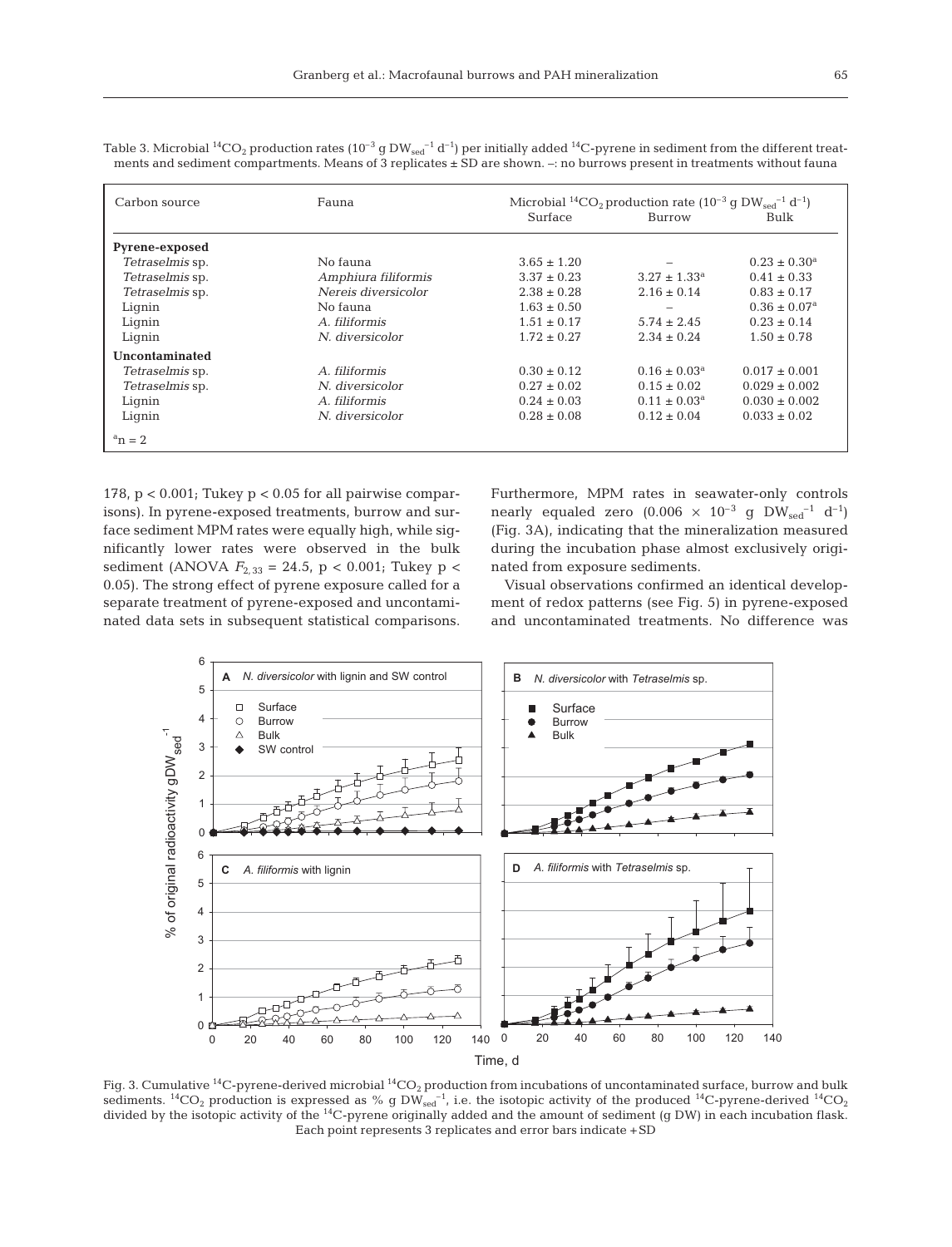observed in macrofaunal behavior or mortality between uncontaminated and pyrene-exposed treatment. All brittle stars originally added to experimental jars were recovered at the end of the exposure phase, while single polychaete worms were lost, i.e. escaped from or died in single exposure phase jars.

#### **Surface sediment**

Microbial pyrene-mineralization rates ranged from  $0.24 \times 10^{-3}$  to  $0.30 \times 10^{-3}$  g  $DW_{\text{sed}}^{-1}$  d<sup>-1</sup> in uncontaminated surface sediment, with no effect of either fauna or organic matter quality (ANOVA  $F_{1,8} = 0.07$  and 0.27, p >> 0.05) (Table 3). In pyrene-exposed sediment, organic matter quality had a significant effect on MPM rates, with higher mineralization rates measured in sediments enriched with *Tetraselmis* sp. than in sediment enriched with lignin (ANOVA  $F_{1,12} = 42.05$ ,  $p < 0.001$ ). The MPM rates ranged between  $1.51 \times 10^{-3}$ g DW<sub>sed</sub><sup>-1</sup> d<sup>-1</sup> in sediment exposed to pyrene/lignin/ *Amphiura filiformis*, and  $3.65 \times 10^{-3}$  g DW<sub>sed</sub><sup>-1</sup> d<sup>-1</sup> in sediment exposed to pyrene/*Tetraselmis* sp./no fauna (Table 3), and were independent of the presence of fauna or faunal species (ANOVA  $F_{2,12} = 0.804$ , p >> 0.05).

#### **Burrow sediment**

Microbial pyrene-mineralization rates in uncontaminated burrow sediments were approximately half of the MPM rates measured in surface sediments within each treatment. There was a significant effect of organic matter quality, with higher MPM rates measured in sediments enriched with *Tetraselmis* sp. than in those enriched with lignin (ANOVA  $F_{1,8} = 6.95$ , p = 0.03) (Table 3). There was no effect of macrofaunal species on the MPM rates in uncontaminated sediments (ANOVA  $F_{1,8} = 0.171$ , p  $>> 0.05$ ). When exposed to pyrene, however, burrow sediment MPM rates showed a significant effect of fauna (ANOVA  $F_{1,8}$  = 12.24, p = 0.008) with MPM rates 1.5 to 2.5 times higher in *Amphiura filiformis* burrow sediment than in sediment from *Nereis diversicolor* burrows (Table 3 & Fig. 4C–F). No effect was observed of organic matter quality (ANOVA  $F_{1, 8} = 2.92$ , p  $> 0.05$ ) in pyreneexposed burrow sediments. The highest MPM rates observed in the entire experiment were measured in pyrene-exposed sediment, enriched with lignin, from burrows made by *A. filiformis* (pyrene/lignin/*A. filiformis*) (Table 3, Fig. 4E). The average MPM rate in these burrows  $(5.74 \times 10^{-3} \text{ g } DW_{\text{sed}}^{-1} \text{ d}^{-1})$  was 3.8 times higher than the average rate measured in surface sediment  $(1.51 \times 10^{-3} \text{ g } DW_{\text{sed}}^{-1} \text{ d}^{-1})$  within the same treatment. High MPM rates were further accompanied by greater variances (Table 3, Fig. 4E). The greater variance was a pattern more frequently observed in pyrene-exposed burrow sediment of *A. filiformis* than of *N. diversicolor*, and seemed independent of organic matter quality (Fig. 4C–F).

## **Bulk sediment**

Microbial pyrene-mineralization rates in bulk sediment were generally an order of magnitude lower than MPM rates in surface and burrow sediments. Uncontaminated bulk sediment showed the lowest sedimentary MPM rates measured in the experiment, ranging between  $0.017 \times 10^{-3}$  and  $0.033 \times 10^{-3}$  g DW<sub>sed</sub><sup>-1</sup> d<sup>-1</sup>, with no significant effect of either fauna or organic matter quality (ANOVA  $F_{1,8} = 1.3$  and 1.1, p  $\gg 0.05$ ) (Table 3, Fig. 3). Fauna was, however, the governing factor in pyrene-exposed sediment, with higher MPM rates measured in sediment with *Nereis* diversicolor compared to treatments with both *Amphiura filiformis* and no fauna (ANOVA  $F_{2,12} = 5.8$ , p = 0.017, Tukey p < 0.05) (Table 3, Fig. 4). In fact, the highest average bulk sediment MPM rate measured in the experiment (1.50  $\times$  10<sup>-3</sup> g DW<sub>sed</sub><sup>-1</sup> d<sup>-1</sup>) occurred with *N. diversicolor* in pyrene-exposed, lignin-enriched sediment, almost equalling the average surface sediment MPM rate  $(1.72 \times 10^{-3} \text{ g }$  DW<sub>sed</sub><sup>-1</sup> d<sup>-1</sup>) within the same treatment (Table 3, Fig. 4C).

#### **Flask budget**

The flask budget for added radioactivity was performed by extracting 14C-pyrene-derived radioactivity from the sediment, the water (as  $PO^{14}C$ ,  $DO^{14}C$  and  ${}^{14}CO_2$ ), from glass walls, plastic traps, and as total  ${}^{14}CO_2$  collected during the incubation phase. On average, most of the recovered radioactivity  $(64\%, SD \pm 29)$ was found still remaining in the sediment, while 32%  $(SD \pm 30)$  was recovered as <sup>14</sup>CO<sub>2</sub> in the traps. A small radioactive fraction was found in the water phase, mainly associated with  $DO^{14}C$  (2.3%, SD  $\pm$  1.7). On the inner glass walls of the flasks and on plastic trap vials, respectively,  $0.14\%$  (SD  $\pm 0.08$ ) and  $0.42\%$  (SD  $\pm 0.88$ ) of the total radioactivity was found. The average total amount of <sup>14</sup>C-pyrene-derived radioactivity recovered from all partial extractions together ranged from 30 to 86% with an average of  $52\%$  (SD  $\pm$  15) of the initially added radioactivity. One replicate from surface sediment exposed to pyrene enriched with *Tetraselmis* sp. and without fauna was rejected due to methodological and statistical classification as an outlier (Barnett & Lewis 1984).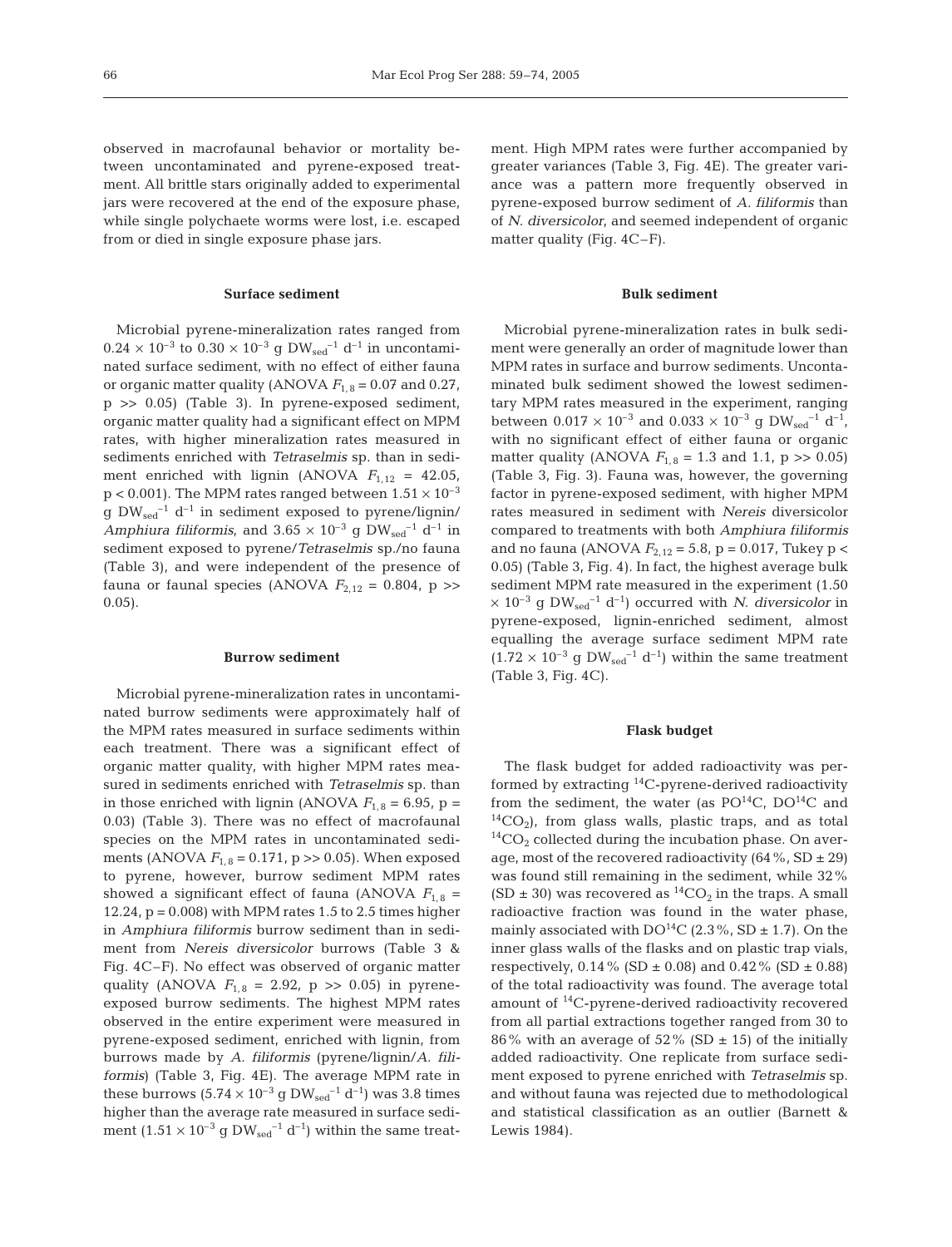

Fig. 4. Cumulative <sup>14</sup>C-pyrene derived microbial <sup>14</sup>CO<sub>2</sub> production from incubations of pyrene-exposed surface, burrow and bulk sediments. <sup>14</sup>CO<sub>2</sub> production is expressed as % g DW<sub>sed</sub><sup>-1</sup>, i.e. the isotopic activity of the produced <sup>14</sup>C-pyrene-derived <sup>14</sup>CO<sub>2</sub> divided by the isotopic activity of the <sup>14</sup>C-pyrene originally added and the amount of sediment (g DW) in each incubation flask. Each point represents 3 replicates and error bars indicate –SD

## **Trapping efficiency of <sup>14</sup>CO<sub>2</sub>**

The retentive effect of sediment on the release of produced  ${}^{14}CO_2$  into the air-filled headspace appeared to increase with the amount of sediment present in the incubation flasks. Extraction/release efficiencies decreased seemingly linearly from  $95\%$  (SD  $\pm$  2.5) for 0.5 g DW sediment to 78% (SD  $\pm$  2.4) for 4 g DW sediment. Linear regression was performed to produce the sediment weight correction formula for  ${}^{14}CO_2$  trap data,  $f(x) = -4.95x + 97.4$ ,  $r^2 = 0.866$ , in order to achieve proper comparisons among replicates and treatments. Furthermore, no early breakdown of  $NaH^{14}CO<sub>3</sub>$  due to insufficient sterilization procedures was detected.

#### **DISCUSSION**

Exposure to pyrene had a very strong effect, enhancing microbial pyrene-mineralization (MPM) rates in all compartments and treatments, a response which previously has been described for other PAHs in various systems (Bauer & Capone 1988, Cerniglia 1992, Coates et al. 1996). However, more intriguing was how pyrene exposure generated mineralization patterns, influenced by macrofauna and organic matter quality, which were absent in uncontaminated treatments (Table 4). The strong response in pyrene-exposed treatments likely resulted from a microbial community succession or from the induction of appropriate meta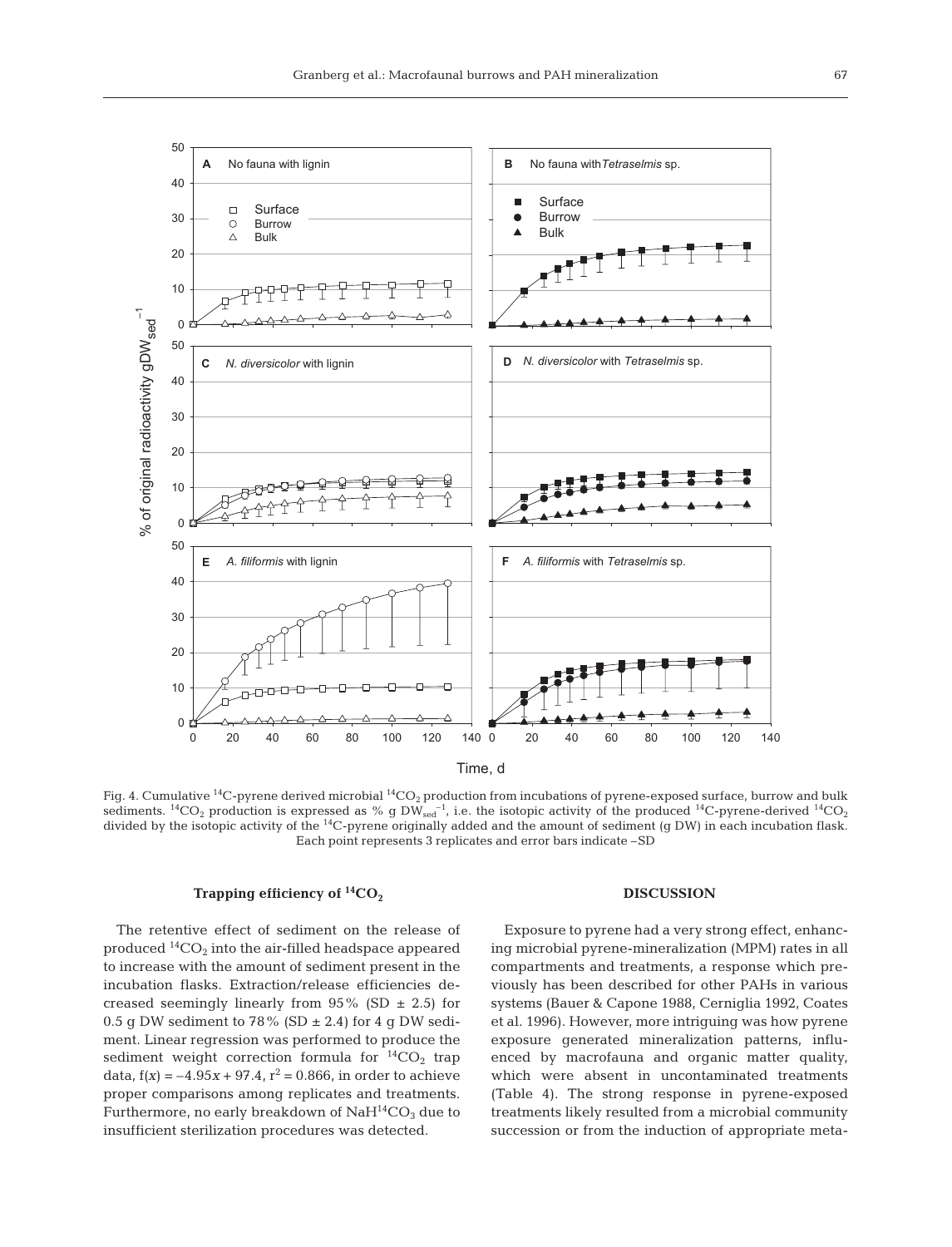bolic pathways in microbes already present. MPM rates were also higher in sediments with readily available oxygen as illustrated by the successive decrease in mineralization rates from surface and burrow to bulk sediments (Fig. 2). These results are consistent with the established view of microbial PAH degradation being highly favored by the presence of molecular oxygen (Cerniglia & Heitkamp 1989), and also with results from Chung & King (1999) and Coates et al. (1996) who found no correlation between PAH mineralization and the availability of other electron acceptors such as nitrate, sulfate and ferric iron in moderately polluted field-collected sediment.

## **Microbial biodegraders and their requirements**

Ring fission, i.e. the opening of aromatic molecular moieties, is required in order for pyrene and other PAHs to be mineralized, i.e. converted into  $CO<sub>2</sub>$ . Various microbes are capable of performing ring fission, which involves initial incorporation of oxygen into the pollutant molecules facilitated by oxygenase or peroxidase enzymes. The main actors in environmental PAH-mineralization are considered to be certain bacteria which produce prokaryote-specific dioxygenases which efficiently catalyze ring fission, allowing the use of PAHs as their primary carbon source (Cerniglia 1993). Eukaryotes, in general, do not mineralize PAHs, but instead they metabolize these compounds to hydroxylated metabolites by using monooxygenase systems such as the detoxifying cytochrome P450 system (CYP), whereupon metabolites are excreted directly or as conjugates with more polar molecules (Hammel 1995). Nevertheless, some eukaryotes such as the microalgal species *Selenastrum capricornutum* and fungi belonging to the white-rot family (e.g.

Table 4. Summary of factors significantly affecting microbial pyrene-mineralization (MPM) rates in surface, burrow and bulk sediments derived from 2-factor ANOVAs with sediment organic matter (SOM) quality (Carbon source) and macrofauna (Fauna) as fixed factors ( $p < 0.05$ ,  $* p < 0.001$ ). The organic enrichment type or macrofaunal species inducing the highest MPM rate is displayed beneath the significant factor. Indicated in parentheses is the level of the nonsignificant factor with which the significant factor induced the highest MPM rate

| Sediment<br>compartment | Uncontaminated                           | Pyrene-exposed                                |
|-------------------------|------------------------------------------|-----------------------------------------------|
| Surface                 | No significant effect                    | Carbon source**<br>Tetraselmis sp. (no fauna) |
| Burrow                  | Carbon source*<br><i>Tetraselmis</i> sp. | Fauna*<br>Amphiura filiformis (lignin)        |
| <b>Bulk</b>             | No significant effect                    | Fauna*<br><i>Nereis diversicolor</i> (lignin) |

*Phanerochaete chrysosporium* and *Pleurotus* sp.) are capable of complete PAH mineralization, as they produce prokaryote-like dioxygenases or other unique oxidative enzymes (Bumpus et al. 1985, Hammel 1989, Warshawsky et al. 1995, Wolter et al. 1997). The whiterot fungi are primarily specialized in the degradation of lignins, and ligninolysis involves extra-cellular release of a battery of highly nonspecific, oxidative enzymes such as ligninperoxidase (LIP), manganesedependent peroxidase (MnP) and laccase (Tien & Kirk 1983). Due to the non-specificity of these enzymes, other lignin-like molecules, such as PAHs, can be attacked and degraded as well (Bumpus et al. 1985, Reddy 1995). Several marine fungi display ligninolytic activity and have been shown to possess lignin-modifying enzymes similar to those of terrestrial white-rot fungi (Raghukumar et al. 1994, Pointing et al. 1998).

Nutrient and substrate availability regulate microbial activity in very specific ways. Bacterial PAH mineralization depends on the relative lability of other carbon sources present, as well as on the versatility of the existing bacterial community. Keyser et al. (1978) reported that the presence of lignin itself does not induce fungal ligninolysis. It is, therefore, reasonable to assume that ligninolysis is not induced by the presence of PAHs either, which is contradictory to the inducible PAH mineralization observed in bacteria. Microbes require supplementary nutrients for the mineralization of carbon, and nitrogen has in particular been proven vital for efficient bacterial PAH mineralization (ZoBell 1946, Atlas 1981). Nitrogen also plays a pivotal role in the regulation of white-rot fungal metabolism, but in this case, the expression of ligninolytic enzymes is suppressed by nitrogen enrichment and stimulated by nitrogen deficiency (Kirk et al. 1978). By considering the specific nutritional constraints, oxygen requirements and metabolic abilities

of different microbes in relation to our experimental exposure conditions, we may interpret the observed MPMs and suggest organisms likely to be responsible for them.

#### **Surface sediment**

Oxygen was always present in the uppermost surface sediment of all treatments (Fig. 5, light-colored surface layer) during the experimental exposure phase, as fresh seawater was continuously provided by the flow through system. In pyrene-exposed surface sediments, enrichment with *Tetraselmis* sp. resulted in almost a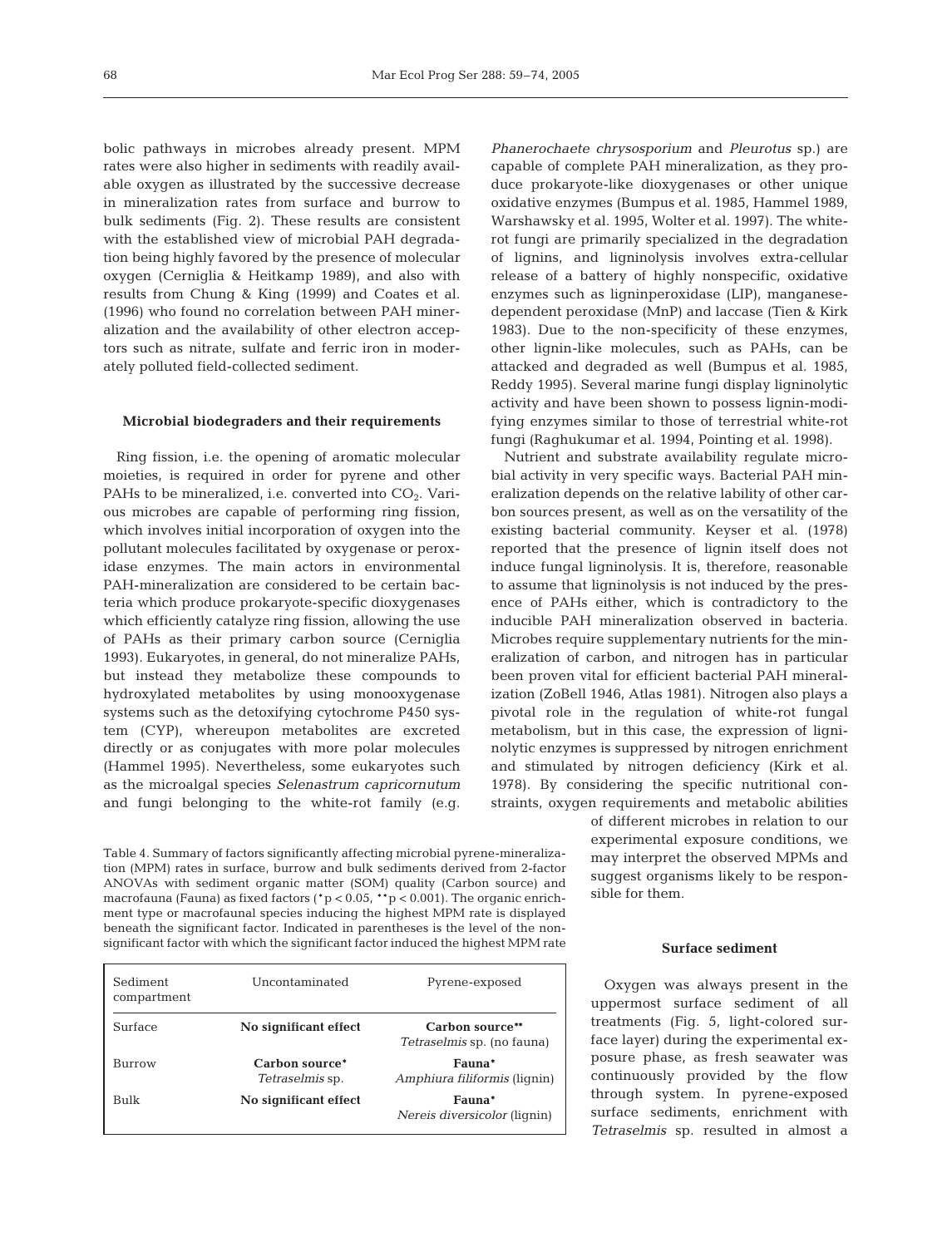

Fig. 5. Sediment images of the different treatments taken at the end of the exposure phase

doubling of the MPM rates compared to enrichment with lignin (Table 3). As mineralization rates increased with the addition of a carbon source high in available nitrogen, bacteria are probably the main pyrene degraders, responding with enhanced pyrene mineralization to the supply of a limiting element (nitrogen). The effect of organic matter quality on MPM rates may also be interpreted in terms of contaminant bioavailability. The fraction of pyrene available for intracellular microbial mineralization may decrease due to a stronger association with refractory organic matter like lignin, compared to labile organic matter like *Tetraselmis* sp. This theory has been verified by Xing (1997), who measured increased sorption of the 2-ringed PAH naphtalene to soil organic matter as aromaticity increased, i.e. with decreasing SOM quality. Faunal presence further appeared to have suppressed MPM rates in pyrene-exposed surface sediment enriched with *Tetraselmis* sp. (Fig. 4B,D,F). Subduction of contaminants associated with surface sediment through macrofaunal bioturbation is frequently observed in experimental systems, and has been proposed to hamper the faster aerobic microbial degradation of contaminants (Gilbert et al. 1996, Kure & Forbes 1997, Hansen et al. 1999). Resuspension, subduction and macrofaunal consumption of pyrene-contaminated organic particles may have resulted in lower exposure concentrations of both pyrene and organic matter in surface sediment with time, where macrofauna was present, thus reducing MPM rates. High SOM quality may further have stimulated surface deposit feeding, which would explain the absence of faunal impact on MPM rates in ligninenriched treatments where the SOM quality was low (Fig. 4A,C,E). The lack of impact of either fauna or organic matter enrichment on MPM rates in uncontaminated surface sediment suggests that most microbes were probably using carbon sources other than pyrene, or that the majority of microbes present were lacking the ability to mineralize polyaromatic compounds. Although not mineralized, degradation of pyrene may still have occurred through the production of CYP metabolites, which were not monitored in this experiment. Association of metabolites with decaying organic matter may further hamper subsequent mineralization of pyrene metabolites, a pro-

cess reported to be particularly pronounced in microbially-active, previously uncontaminated soils (Guthrie & Pfaender 1998).

#### **Burrow sediment**

Intriguingly, microbial communities inhabiting sediment from *Amphiura filiformis* and *Nereis diversicolor* burrows contributed significantly to the overall biodegradation of sedimentary pyrene. Similar observations have to our knowledge only previously been made by Chung & King (1999), who measured the microbial degradation potential of various other PAHs in field-collected burrow sediment of 4 marine macroinvertebrates. Selck et al. (2004) do, however, also emphasize the importance of burrows for contaminant degradation, when reporting greater amounts of fluo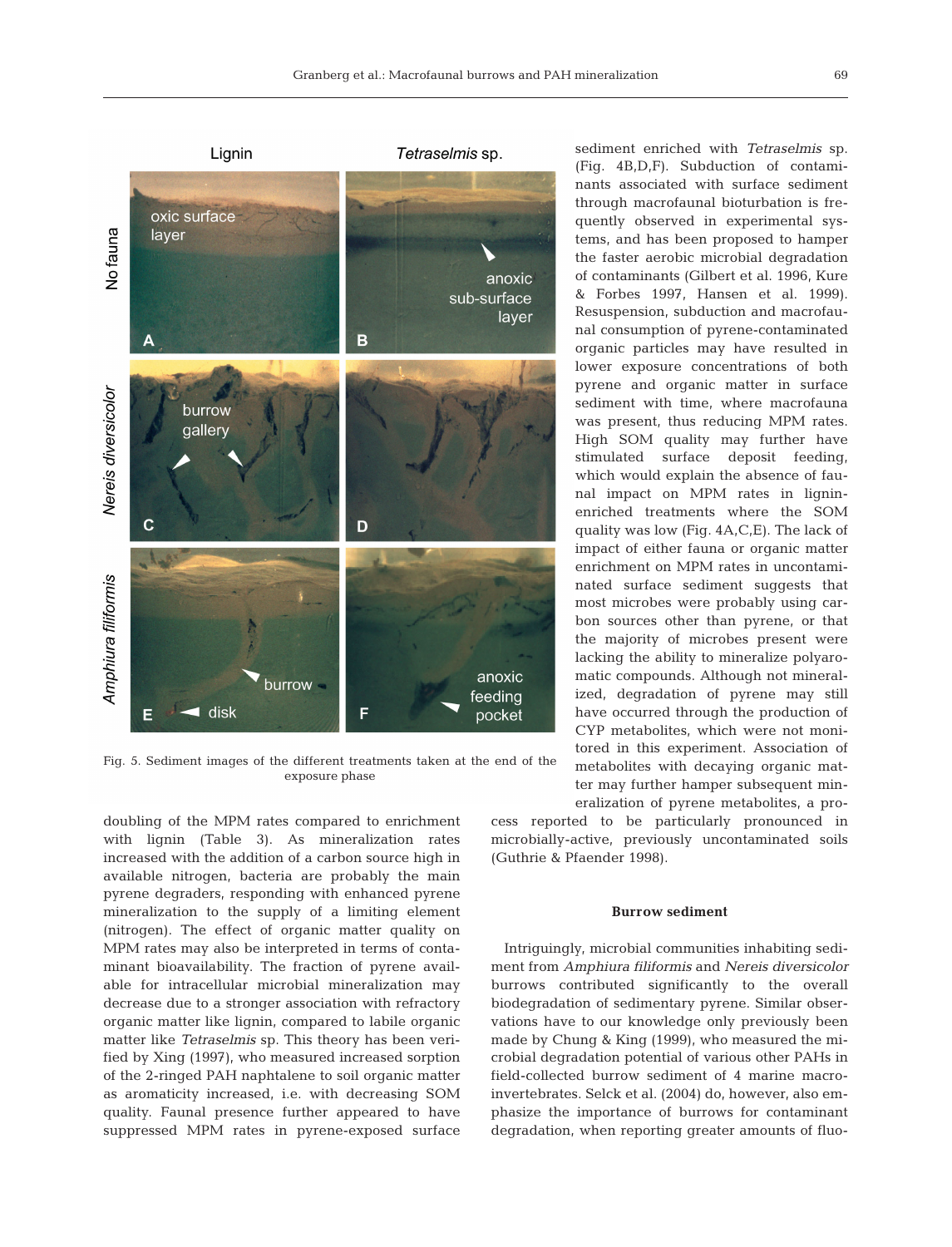ranthene metabolites relative to the parent compound in *A. filiformis* burrow linings compared to surface sediment. It is important to bear in mind that pyrene and organic matter was only added to the surface sediment in our experiment. Consequently, in order for microbes in burrows and deeper parts of the sediment to react to surface conditions, they are entirely dependent on pyrene and organic matter being transferred to them from the surface sediment. Pyrene, with an octanolwater equilibrium partitioning constant (log  $K_{ow}$ ) of between 4.50 and 5.32 (Meador et al. 1995) has a high affinity for particles, organic particles in particular, and through adsorption, particles and organic matter become vectors for pyrene transport orchestrated by macrofaunal bioturbation. In the pyrene-exposed treatments, MPM rates were dependent on macrofaunal species, with mineralization rates in *A. filiformis* burrows 1.5 to 2.5 times greater than rates measured in *N. diversicolor* burrows. *N. diversicolor* build large burrow galleries, while *A. filiformis* construct only as much burrow as needed for keeping their bodies buried at ca. 5 cm depth with 2 to 4 arms protruding from the sediment for feeding (Woodley 1975, Davey 1994). *A. filiformis* switch between filter and surface deposit feeding, and selected food particles are passed along the arms towards the mouth, generating a continuous downward flux of particles captured in the water and on the sediment surface (Woodley 1975). The brittle star is, thus, adapted for a buried life style only rarely leaving its burrow. *N. diversicolor* are omnivorous polychaetes, sometimes filter feeding within the burrow, and occasionally ascending for epibenthic feeding on everything from living prey to detritus (Fauchald & Jumars 1979). Even though downward particle transport occurs in sediment inhabited by *N. diversicolor* (Francois et al. 2002), the process is a result of burrowing and moving rather than of an essential feeding act as with *A. filiformis*. *A. filiformis* has further been shown to concentrate particle reactive contaminants such as fluoranthene and tetrachlorobiphenyl (TCB) in the burrow sediment, with TCB concentrations an order of magnitude higher in burrows compared to the surrounding bulk sediment (Gunnarsson et al. 1999a, Selck et al. 2004). *N. diversicolor* have been shown to do the same, however, to a lesser extent (Gunnarsson et al. 1999b). The lower TCB concentrations observed in *N. diversicolor* burrows may result from contaminant dilution as the wall surface area of a single *N. diversicolor* burrow is several times larger than that of a single *A. filiformis* burrow. A similar bioturbation-dependent distribution of pyrene into burrow sediment, resulting in differential pyrene exposure to microbial communities residing within the burrows, may well explain the species-specific differences in MPM rates that we observed in *N. diversicolor* and *A. filiformis* burrows.

Macrofaunal burrows in both aquatic and terrestrial systems appear to harbor distinct microbial communities, often greater in terms of biomass, diversity or activity, as compared to non-burrow soil and sediment (Dobbs & Guckert 1988, Tiunov & Scheu 1999, Bird et al. 2000). Microbial communities collected in marine macrofaunal burrows have also been reported to be highly species-specific (Steward et al. 1996). Further, Chung & King (2001) discovered 2 previously unidentified marine bacterial species residing in burrow-wall sediment of the polychaete *Nereis virens* and the mussel *Mya arenaria*. Both bacterial species were able to use PAHs as their sole carbon source, but with different efficiency. A similar scenario applied to our study provides a plausible explanation for the difference in MPM rates observed in burrow sediments from the 2 macrofaunal species.

The highest MPM rates observed in the entire experiment were measured in pyrene-exposed sediment enriched with lignin from *Amphiura filiformis* burrows, where rates were almost double compared to enrichments with *Tetraselmis* sp. and 3.8 times greater than in surface sediment of the same treatment. Oxygen availability in burrows is limited in contrast to surface sediment and therefore, oxygendependent PAH-degrading microbes inhabiting burrows become highly dependent on the intermittent irrigation activity of macrofauna and the reactivity of the SOM. During the experimental exposure phase, enough time was provided for specific redox conditions to develop (Fig. 5). The lability of the SOM affects sedimentary oxygen conditions as labile *Tetraselmis* sp. is degraded much faster than refractory lignin, thus consuming oxygen at a higher rate than refractory lignin. Visual observations revealed a thin black layer of reduced sediment situated at the interface between bulk and top sediment at ca. 1 cm depth when enriched with the labile carbon source *Tetraselmis* sp. in treatments with *A. filiformis* and in controls without macrofauna (Fig. 5B,F). In addition, a large reduced zone appeared associated with the disk chamber in the *Tretraselmis* sp.-enriched *A*. *filiformis* treatments (Fig. 5F). The observed redox patterns are supported by measurements by Vopel et al. (2003), who reported a decrease in oxygen saturation with depth in *A. filiformis* burrows, ranging from between 55 and 95% in arm channels to 40 and 44% in disk chambers. Disk-associated anoxia may well have been fuelled by a downward transport of labile organic matter (*Tetraselmis* sp.) from the sediment surface during feeding, as well as by the accumulation of partly digested reactive organic matter in feeding pockets around the disk as a result of the ruminating behavior of *A. filiformis* (M. E. Granberg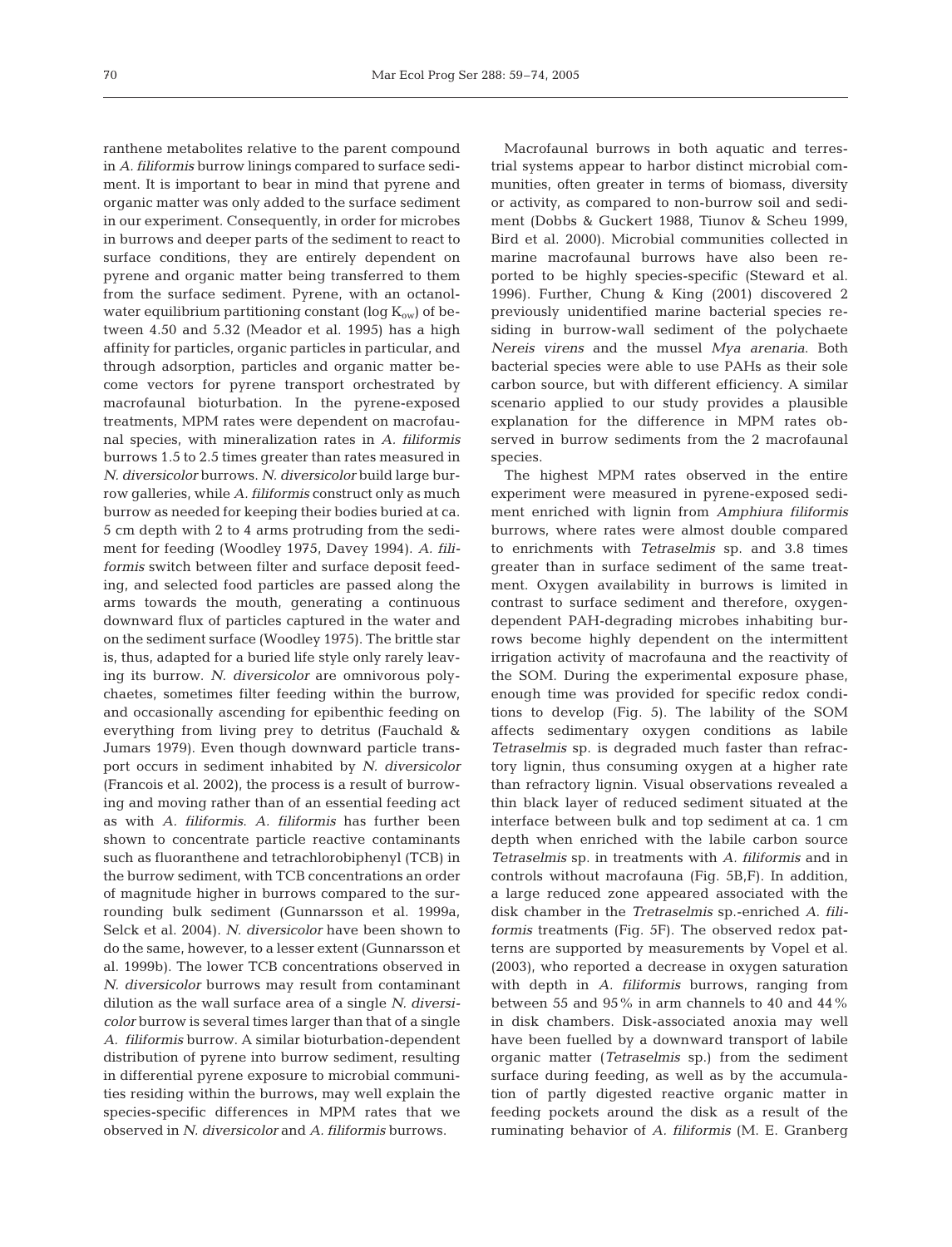pers. obs.) where food items are repeatedly egested and reingested. Visible anoxia did not appear in any of the organic enrichments with *Nereis diversicolor*, which evidently succeed in aerating their entire burrow galleries in addition to the subsurface sediment (Fig. 5C,D). Fenchel (1996) measured oxygen saturations ranging between 50 and 80% in the lumen of small *N. diversicolor* burrows, 0.5 to 1.5 cm below the sediment surface in field-collected cores. The epibenthic feeding and defecation behavior of *N. diversicolor* should also counteract the subduction of organic matter and subsequent development of burrow sediment and subsurface anoxia. A light oxic coloration of the surface sediment and sediment adjacent to biogenic structures evolved in all treatments. Visible anoxia did not develop in any of the treatments enriched with the refractory carbon source lignin (Fig. 5A,C,E). Consequently, *Tetraselmis* sp. addition should probably have hampered microbial pyrene mineralization by creating partial oxygen deficiency where oxygen conditions were already strained, as was the case in *A. filiformis* burrows. Enrichment with *Tetraselmis* sp. also entails addition of highly available nitrogen. If white-rot fungi were active pyrene degraders in *A. filiformis* burrows, they probably reacted to the nitrogen addition by switching off their ligninolytic pyrene mineralizing enzyme system. With lignin enrichment, the burrow sediment matrix should successively become diluted with the refractory, nitrogen-poor carbon source, in turn triggering fungal ligninolytic enzyme activity in favor of pyrene mineralization. As opposed to *N. diversicolor*, that displays several different feeding modes, the monotonous subductive feeding behavior of *A. filiformis* should specifically support SOM-mediated differences in microbial pyrene mineralization in the burrows. MPM rates in uncontaminated burrow sediment were controlled by organic matter quality only (Table 4), with the highest rates observed in enrichments with *Tetraselmis* sp. (Fig. 3B,D). As mineralization rates were comparably low (Table 3), these differences may be of limited ecological significance. Nevertheless, it indicates that microbes in uncontaminated sediment and sediment with previous experience of pyrene contamination differ greatly in metabolic abilities. In uncontaminated sediments, microbial PAH-specialists or metabolic PAH-mineralizing pathways are probably not being induced, yet other microbes and metabolic pathways should be highly active as can be concluded from the development of sedimentary redox patterns (Fig. 5). When uncontaminated sediments eventually encountered pyrene in the incubation flasks, the labile *Tetraselmis* sp. probably supported both higher available nitrogen levels and greater

contaminant bioavailability compared to lignin. This should promote dormant PAH-degrading bacteria or inducible PAH-mineralization pathways to a greater extent.

#### **Bulk sediment**

Microbial pyrene mineralization rates in pyreneexposed bulk sediments were low but measurable, while MPM rates in uncontaminated bulk sediment were almost as low as rates measured in water-only controls. Anaerobic mineralization of PAHs (nitrateand sulfate-reducing conditions) is generally regarded as slow or incomplete compared to aerobic mineralization (Cerniglia 1993, Rockne & Strand 1998). Complete and highly efficient mineralization of several high and low molecular weight PAHs has, however, recently been observed under strict sulfate-reducing conditions in marine sediment collected from extreme sites with a history of heavy PAH contamination (Coates et al. 1997, Rothermich et al. 2002). Contaminant exposure, thus, also appears critical for microbial mineralization processes in anaerobic environments. As all incubations in our experiment, including those of bulk sediments, were carried out under oxic conditions, the main portion of the registered activity should, however, originate from aerobic microbes, in sediment bearing traces of exposure phase conditions. We, thus, register a 'priming' effect that fauna and organic matter enrichment exerts on oxic microbial pyrene mineralization rather than a true anoxic microbial mineralization in bulk sediment. The significant effect of fauna on bulk sediment MPM rates measured in the pyreneexposed treatments, particularly pronounced with *N. diversicolor*, emphasizes the importance of bioturbation. The extensive burrow system of *N. diversicolor* along with continuous reconstruction and rerouting probably causes higher transport of contaminated oxic surface sediment along with aerobic microbes into anoxic bulk sediment compared to the smaller burrow systems and less vigorous movements of *A. filiformis*. In 2 experiments similar in design, Gunnarsson et al. (1999b) measured elevated TCB concentrations in deeper sediment layers as a result of bioturbation with both *N. diversicolor* and *A. filiformis*. In sediment inhabited by *A. filiformis*, TCB concentrations in burrows were almost an order of magnitude higher than that found in bulk sediment, while TCB concentrations in burrow sediment and bulk sediment were equally high with *N. diversicolor*. Analogously, such bioturbation-dependent distribution of pyrene would lead to elevated exposure concentrations of pyrene along with higher numbers of aerobic pyrene-mineralizing microbes in inhabited reduced bulk sediment, particu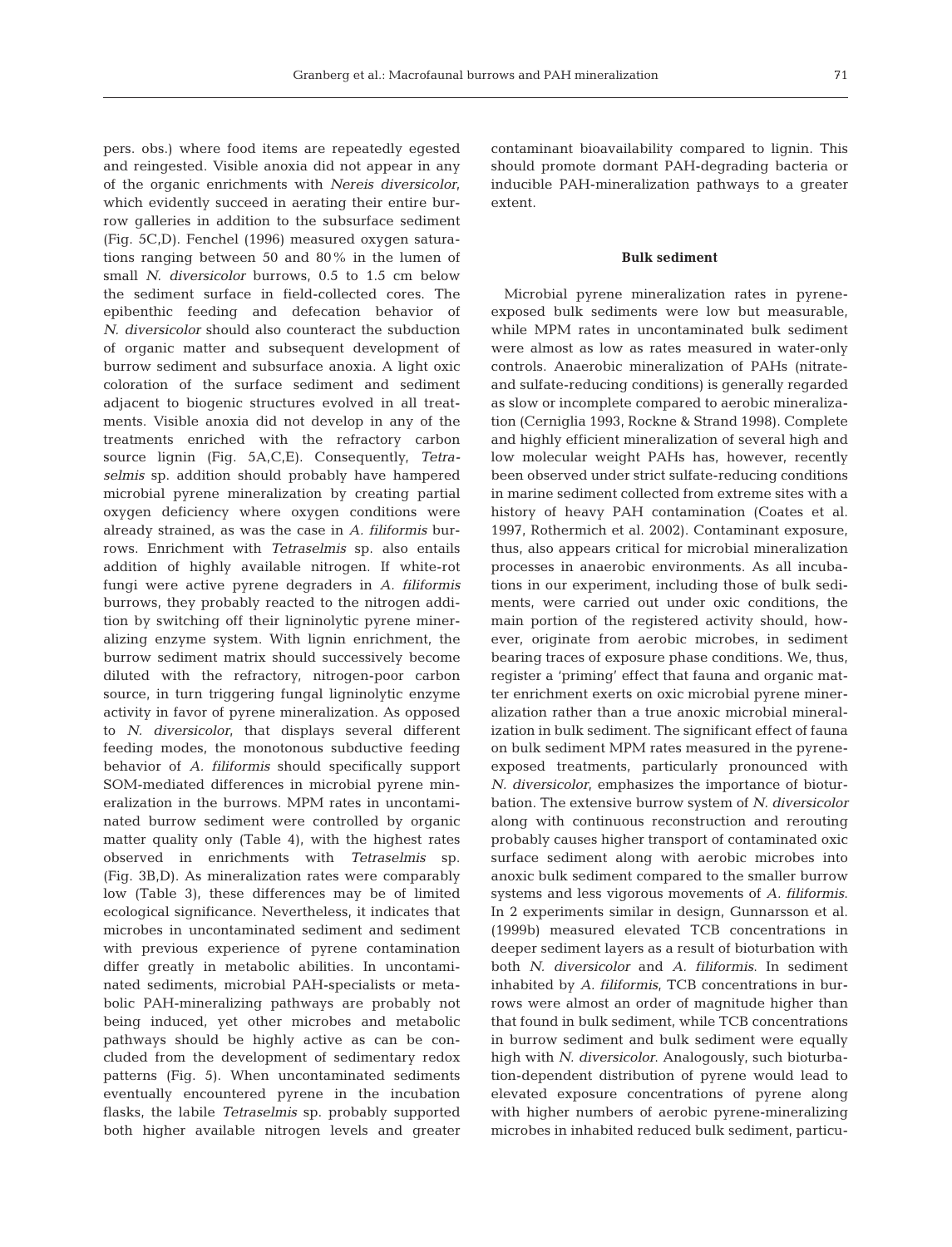larly pronounced with *N. diversicolor*, thus explaining the higher MPM rates we observed in our incubations.

## **Experimental considerations: flask budget**

When summarizing the extracted radioactivity from all parts of the incubation flask system, the average total recovery was  $52\%$  (SD  $\pm$  15%). The possibility of  ${}^{14}CO_2$  escaping the incubation flasks when released from the sediment is strongly contradicted by the 95% trapping efficiency obtained when testing the  ${}^{14}CO_2$ incubation systems with  $\mathrm{Na_2}^{14}\mathrm{CO_3}$  as described above. The total recovery values showed no correlation with the MPM rates but were significantly correlated with the sediment radioactivity values (Pearson correlation,  $r^2 = 0.764$ , p << 0.001). Due to the lack of correlation between total recovery and MPM rates,  ${}^{14}CO_2$  values can be safely interpreted. Total recovery values were also shown to be significantly dependent on the quality of the sedimentary organic matter, with lower radioactivity constantly obtained from lignin-enriched systems in both pyrene-exposed (2-way ANOVA  $F_{1,30} = 35.3$ , p < 0.001) and uncontaminated treatments (2-way ANOVA *F*1, 30 = 27.7, p < 0.001). Most likely, the extraction efficiency of pyrene and metabolites from the sediment is dependent on the SOM quality in that pyrene associates more strongly with the refractory lignin compared to the labile *Tetraselmis* sp., as has been discussed previously in relation to bioavailability (Xing 1997). However, the most likely explanation for the low total recovery values is related to a methodological problem. At the termination of the incubation phase, the flask sediments were oven-dried at 105°C. Since pyrene has a melting point of only 150°C, the drying process may unfortunately have stimulated escape or combustion of the contaminant prior to a radioactive quantification of the sediment, thus giving erroneously low sediment radioactivity values.

#### **CONCLUSIONS**

Along with surface sediment, macrofaunal burrows are to be regarded as important sites for sedimentary pyrene degradation. Macrofauna, thus, actually increase the 'functional surface' of the sediment in terms of PAH degradation through their sedimentary constructions, extending the inter-phase between sediment and water. Yet, burrow-associated PAH mineralization appears to be highly species-specific and also dependent on the trophic state of the system, which complicates a direct translation between burrow and surface sediment function. Consequently, in order not to miscalculate fate and effects of PAHs in marine

sediment systems, the present focus on whole sediment or 2-compartment (surface and bulk) models needs to change towards considering biogenic structures as well. Furthermore, as SOM quality and contaminant fate appear so tightly coupled, both geochemically and through organism identity and activity, changes in organic matter input (i.e. due to seasonal phytoplankton blooms or eutrophication) should be taken into account when contaminant fate and effects are assessed in marine systems as a whole.

*Acknowledgements*. This study was in part supported by grant no. LSF P.44 from the European Commission issued to H.S., by funding within SMP3 issued by the Danish Ministry of the Environment, and by grants kindly donated from Birgit and Birger Wåhlströms memorial fund to M.G. We are grateful to Dr. P. Thor, Dr. K. Magnusson, Prof. R. Rosenberg, Prof. J. Kukkonen, Prof. V. Forbes and anonymous reviewers for helpful comments on earlier drafts. We also thank Dr. J. Gunnarsson for analyzing amino acid contents and G. Clausing and E. Selander for valuable experimental assistance. This is Nereis Park contribution number 9.

### LITERATURE CITED

- Aller RC (1988) Benthic fauna and biogeochemical processes in marine sediments: the role of burrow structures. In: Blackburn TH, Sørensen J (eds) Nitrogen cycling in coastal marine environmments. John Wiley & Sons, New York, p 302–337
- Aller RC (1994) Bioturbation and remineralization of sedimentary organic matter: effects of redox oscillation. Chem Geol 114:331–345
- Aller RC, Yingst JY (1978) Biogeochemistry of tubedwellings: a study of the sedentary poychaete *Amphitrite ornata* (Leidy). J Mar Res 36:201–253
- Aller RC, Yingst JY (1985) Effects of marine deposit-feeders *Heteromastus filiformis* (Polychaeta), *Macoma balthica* (Bivalvia), and *Tellina texana* (Bivalvia) on averaged sedimentary solute transport, reaction rates, and microbial distributions. J Mar Res 43:615–645
- Andersen FØ, Kristensen E (1991) Effects of burrowing macrofauna on organic matter decomposition in coastal marine sediments. Symp Zool Soc Lond 63:69–88
- Atlas RM (1981) Microbial degradation of petroleum hydrocarbons: an environmental perspective. Microbiol Rev 45: 180–209
- Barnett V, Lewis T (1984) Specific discordancy tests for outliers in univariate samples. In: Outliers in statistical data. John Wiley & Sons, Norwich, p 167–168
- Bauer JE, Capone DG (1985) Degradation and mineralization of the polycyclic aromatic hydrocarbons anthracene and naphtalene in intertidal marine sediments. Appl Environ Microbiol 50:81–90
- Bauer JE, Capone DG (1988) Effects of co-occurring aromatic hydrocarbons on degradation of individual polycyclic aromatic hydrocarbons in sediment slurries. Appl Environ Microbiol 54:1649–1655
- Bird FL, Boon PI, Nichols PD (2000) Physicochemical and microbial properties of burrows of the deposit-feeding thalassinidean ghost shrimp *Biffarius arenosus* (Decapoda: Callianassidae). Estuar Coast Shelf Sci 51: 279–291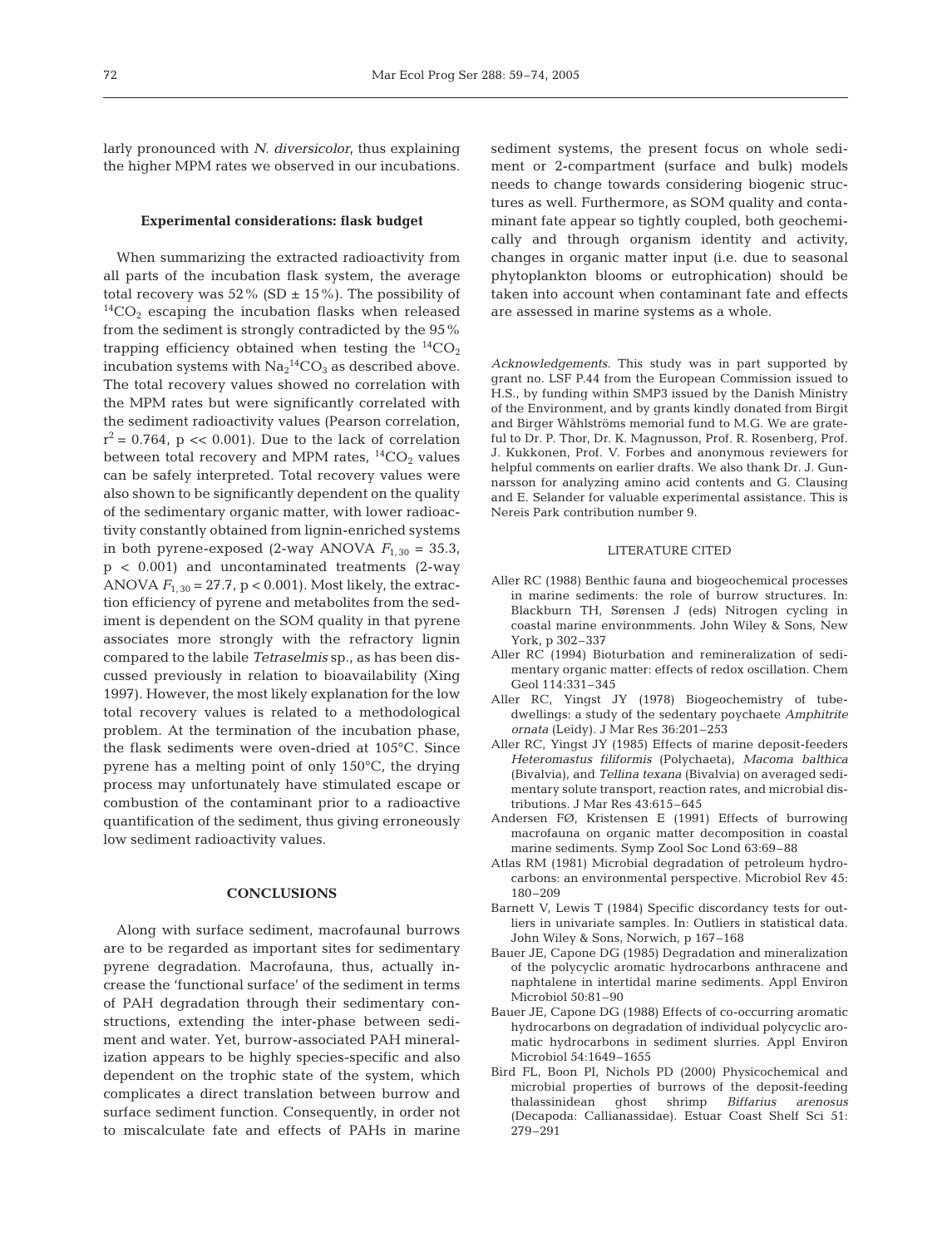- Bumpus JA, Tien M, Wright D, Aust SD (1985) Oxidation of persistent environmental pollutants by a white rot fungus. Science 228:1434–1436
- Burgess RM, Scott KJ (1992) The significance of in-place contaminated marine sediments on the water column: processes and effects. In: Burton A. G. Jr (ed) Sediment toxicity assessment. Lewis Publishers, Boca Raton, FL, p 129–165
- Cerniglia CE (1992) Biodegradation of polycyclic aromatic hydrocarbons. Biodegradation 3:351–368
- Cerniglia CE (1993) Biodegradation of polycyclic aromatic hydrocarbons. Curr Opin Biotechnol 4:331–338
- Cerniglia CE, Heitkamp MA (1989) Microbial degradation of polycyclic aromatic hydrocarbons (PAH) in the aquatic environment. In: Varanasi U (ed) Metabolism of polycyclic aromatic hydrocarbons in the aquatic environment. CRC press, Boca Raton, FL, p 41–68
- Christensen H, Kanneworff E (1985) Sedimenting phytoplankton as major food source for suspension feeders in the Øresund. Ophelia 24:223–244
- Christensen H, Kanneworff E (1986) Sedimentation of phytoplankton during a spring bloom in the Øresund. Ophelia 26:109–122
- Chung WK, King GM (1999) Biogeochemical transformations and potential polyaromatic hydrocarbon degradation in macrofaunal burrow sediments. Aquat Microb Ecol 19: 285–295
- Chung WK, King GM (2001) Isolation, characterization, and polyaromatic hydrocarbon degradation potential of aerobic bacteria from marine macrofaunal burrow sediments and description of *Lutibacterium anuloederans* gen. nov., sp nov., and *Cycloclasticus spirillensus* sp nov. Appl Environ Microbiol 67:5585–5592
- Coates JD, Anderson RT, Lovley DR (1996) Oxidation of polycyclic aromatic hydrocarbons under sulfate-reducing conditions. Appl Environ Microbiol 62:1099–1101
- Coates JD, Woodward J, Allen J, Philp P, Lovley DR (1997) Anaerobic degradation of polycyclic aromatic hydrocarbons and alkanes in petroleum-contaminated marine harbor sediments. Appl Environ Microbiol 63:3589–3593
- Davey JT (1994) The architecture of the burrow of *Nereis diversicolor* and its quantification in relation to sedimentwater exchange. J Exp Mar Biol Ecol 179:115–129
- Dobbs FC, Guckert JB (1988) *Callianassa trilobata* (Crustacea, Thalassinidea) influences abundance of meiofauna and biomass, composition, and physiologic state of microbial communities within its burrow. Mar Ecol Prog Ser 45: 69–79
- Fauchald K, Jumars P (1979) The diet of worms; a study of polychaete feeding guilds. Oceanogr Mar Biol Annu Rev 17:193–284
- Fenchel T (1996) Worm burrows and oxic microniches in marine sediments. 1. Spatial and temporal scales. Mar Biol 127:289–295
- Forster S (1996) Spatial and temporal distribution of oxidation events occurring below the sediment-water interface. PSZN I: Mar Ecol 17:309–319
- Francois F, Gerino M, Stora G, Durbec JP, Poggiale JC (2002) Functional approach to sediment reworking by galleryforming macrobenthic organisms: modeling and application with the polychaete *Nereis diversicolor*. Mar Ecol Prog Ser 229:127–136
- Gardner WS, Lee RF, Tenore KR, Smith LW (1979) Degradation of selected polycyclic aromatic hydrocarbons in coastal sediments: importance of microbes and polychaete worms. Water Air Soil Pollut 11:339–347
- Gilbert F, Stora G, Bertrand JC (1996) In situ bioturbation and

hydrocarbon fate in an experimental contaminated Mediterranean coastal ecosystem. Chemosphere 33:1449–1458

- Graf G (1992) Benthic-pelagic coupling: a benthic view. Oceanogr Mar Biol Annu Rev 30:149–190
- Graf G, Schulz R, Peinert R, Meyer-Reil LA (1983) Benthic response to sedimentation events during autumn to spring at a shallow-water station in the Western Kiel Bight I. Analysis of processes on a community level. Mar Biol 77: 235–246
- Grémare A, Amouroux JM, Charles F, Dinet A and 7 others (1997) Temporal changes in the biochemical composition and nutritional value of the particulate organic matter available to surface deposit-feeders: a two year study. Mar Ecol Prog Ser 150:195–206
- Gunnarsson JS, Granberg ME, Nilsson HC, Rosenberg R, Hellman B (1999a) Influence of sediment-organic matter quality on growth and polychlorobiphenyl bioavailability in *Echinodermata* (*Amphiura filiformis*). Environ Toxicol Chem 18:1534–1543
- Gunnarsson JS, Hollertz K, Rosenberg R (1999b) Effects of organic enrichment and burrowing activity of the polychaete *Nereis diversicolor* on the fate of tetrachlorobiphenyl in marine sediments. Environ Toxicol Chem 18: 1149–1156
- Guthrie EA, Pfaender FK (1998) Reduced pyrene bioavailability in microbially active soils. Environ Sci Technol 32: 501–508
- Hammel KE (1989) Organopollutant degradation by ligninolytic fungi. Enzyme Microb Technol 11:776–777
- Hammel KE (1995) Organopollutant degradation by ligninolytic fungi. In: Young LY, Cerniglia CE (eds) Mechanisms of polycyclic aromatic hydrocarbon degradation. Wiley-Liss, New York, p 331–346
- Hansen R, Forbes TL, Westermann P (1999) Inportance of bioturbation and feeding by the polychaete *Capitella* sp.1 in the degradation of di(2-ethylhexyl)phthalate (DEHP). Mar Ecol Prog Ser 182:187–199
- Hedges JI, Stern JH (1984) Carbon and nitrogen determinations of carbonate-containing solids. Limnol Oceanogr 29: 657–663
- HELCOM (1996) Third periodic assessment of the state of the environment of the Baltic Sea, 1989–1993. Report No. 64B, HELCOM, Helsinki
- Holmer M, Forbes VE, Forbes TL (1997) Impact of the polychaete *Capitella* sp. I on microbial activity in an organic-rich marine sediment contaminated with the polycyclic aromatic hydrocarbon fluoranthene. Mar Biol 128:679–688
- Hulthe G, Hulth S, Hall POJ (1998) Effect of oxygen on degradation rate of refractory and labile organic matter in continental margin sediments. Geochim Cosmochim Acta 62: 1319–1328
- Jerina DM, Daly JW (1974) Arene oxides: a new aspect of drug metabolism. Science 185:573–582
- Jonasson A, Olausson E (1966) New devices for sediment sampling. Mar Geol 4:365–372
- Keyser P, Kirk TK, Zeikus JG (1978) Ligninolytic enzyme system of *Phanerochaete chrysosporium*: synthesized in the absence of lignin in response to nitrogen starvation. J Bacteriol 135:790–797
- Kirk TK, Schultz E, Connors WJ, Lorenz LF, Zeikus JG (1978) Influence of culture parameters on lignin metabolism by *Phanerochaete chrysosporium*. Arch Microbiol 117: 277–285
- Kristensen E (2000) Organic matter diagenesis at the oxic/anoxic interface in coastal marine sediments, with emphasis on the role of burrowing animals. Hydrobiologia 426:1–24